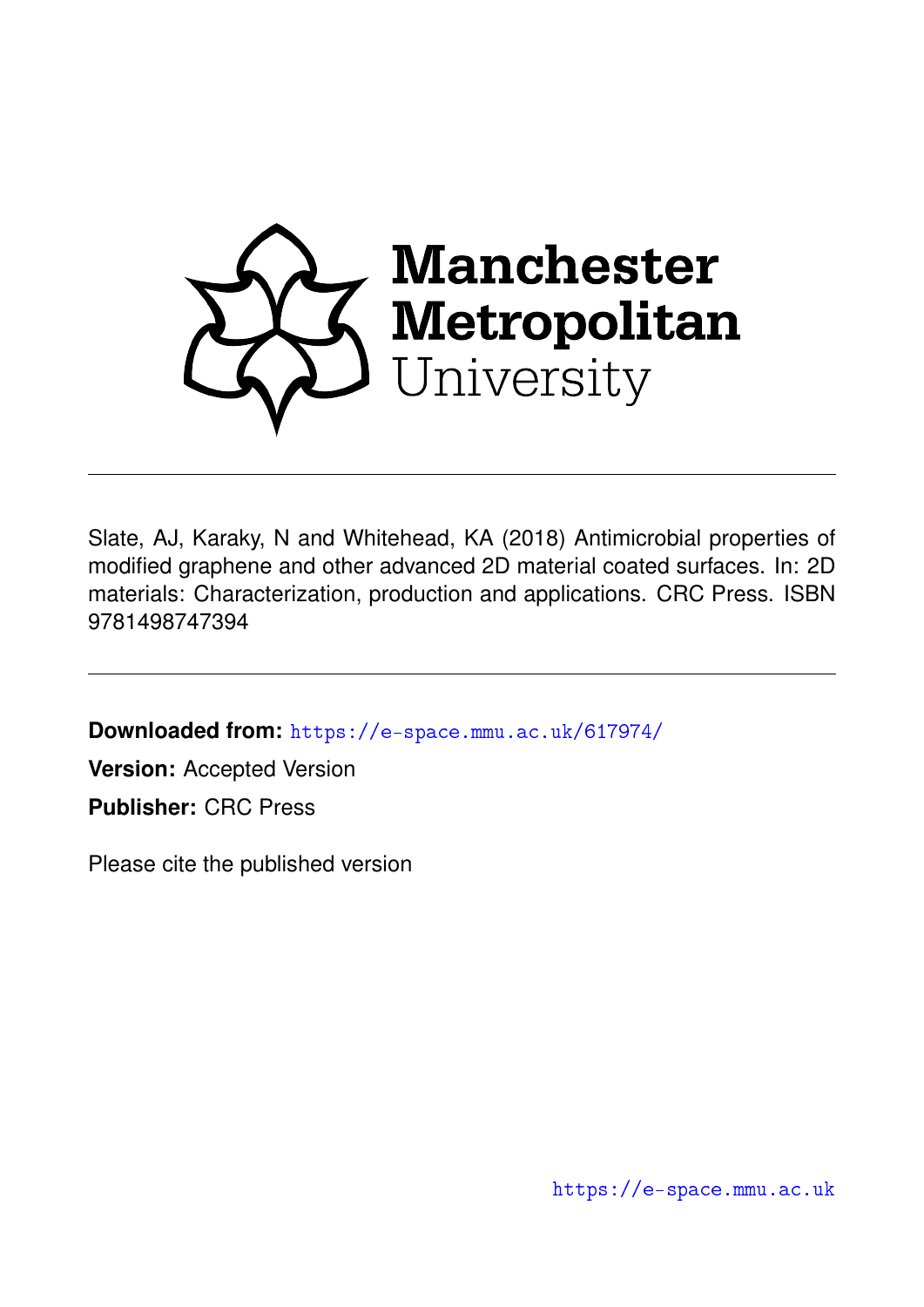# **Antimicrobial Properties of Modified Graphene and other Advanced 2D Material Coated Surfaces**

Anthony J. Slate<sup>1,2</sup>, Nathalie Karaky<sup>1</sup>, Kathryn A. Whitehead<sup>1\*</sup>

<sup>1</sup>Centre for Biomedicine, Manchester Metropolitan University, Manchester M1 5GD, UK.

<sup>2</sup>Division of Chemistry and Environmental Science, Manchester Metropolitan University, Manchester M1 5GD, UK.

Corresponding Author: K. A. Whitehead, School Healthcare Science, Manchester Metropolitan University, UK. Tel: +441612471157 E-mail: [K.A.Whitehead@mmu.ac.uk](mailto:K.A.Whitehead@mmu.ac.uk)

Keywords: Graphite, graphite oxide, reduced graphite, graphene, graphene oxide, reduced graphene oxide, bacteria, antimicrobial resistance, advanced 2D materials, surfaces.

#### **Introduction**

Over recent decades, antimicrobial resistance (AMR) has emerged as an enormous global issue. The rise in observed AMR bacteria can be attributed to the continuous overuse of antimicrobial therapies, not limited to healthcare but within a wide range of areas including in the veterinary services and agriculture. <sup>1</sup> The problems with the overuse of antibiotics has been coupled with the lack of new antibiotic therapies. A number of pharmaceutical companies have abandoned research in the antibiotic field which has led to a lack of compounds able to effectively treat AMR bacteria. <sup>2</sup> The continual over reliance placed upon antibiotics, along with a better infrastructure in society has led to geographical barriers no longer being an issue. This has resulted in the unrestricted movement of people, products and their microbial counterparts. Coinciding with this increase in movement has been the evolution of bacteria, which has allowed genes coding for antimicrobial resistance to be developed, shared and expressed by a number of different bacterial species. Once a resistance gene is produced, it is able to be transferred to other bacteria (both of the same and different genus) by horizontal gene transfer, therefore the potential to spread through the bacterial population is high. <sup>3</sup> The result has been specific antimicrobial agents becoming ineffective and therefore impractical against certain bacterial strains. 4 In light of this, emphasis must be placed on the development of alternative antimicrobial agents in order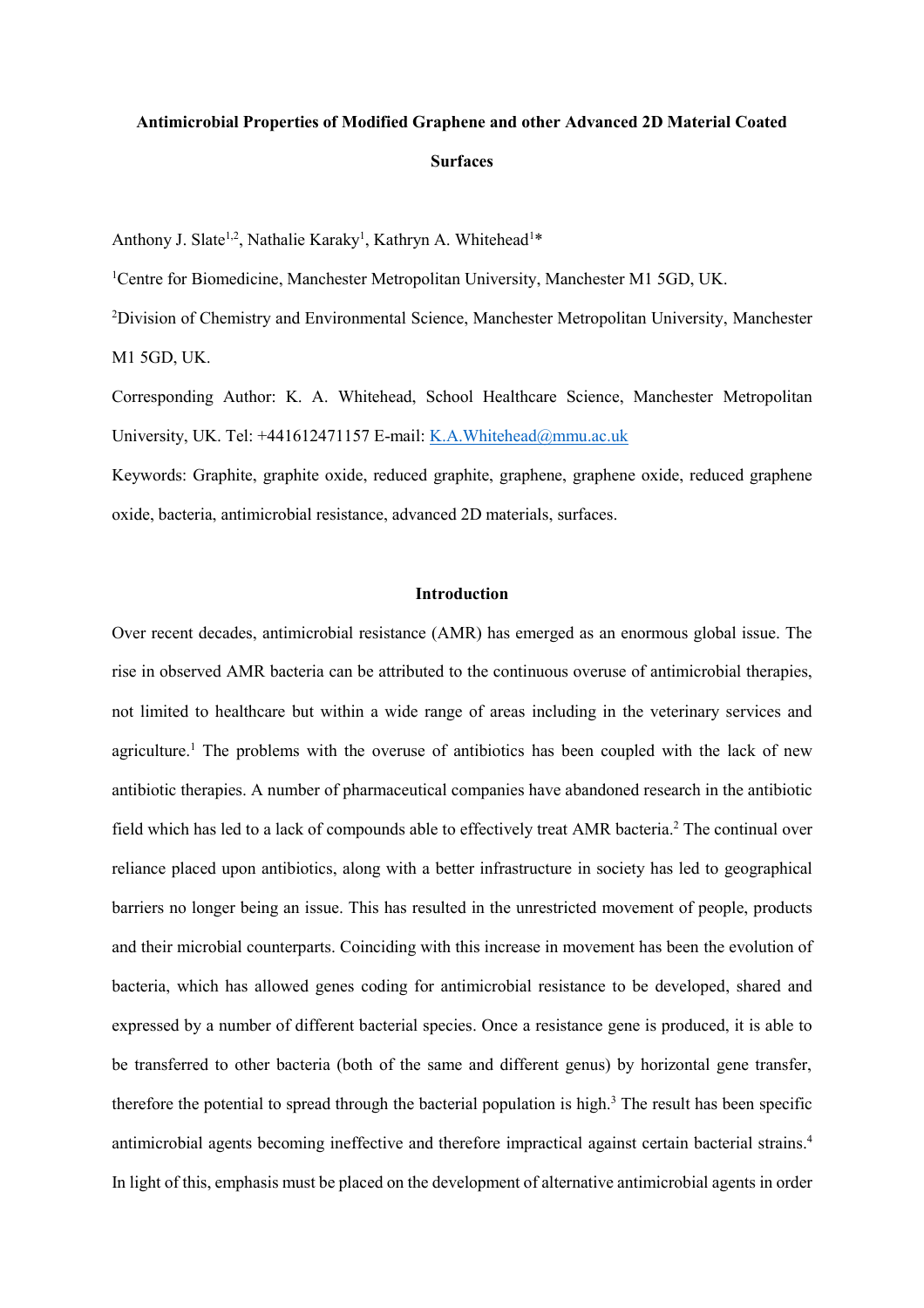to reduce the transmission of microbial agents and the burden placed upon conventional (antibiotic) therapies.

Antimicrobial resistance is an issue within a wide range of infectious organisms. The "ESKAPE" pathogens include *Enterococcus* spp., *Staphylococcus aureus*, *Klebsiella pneumoniae*, *Acinetobacter baumannii*, *Pseudomonas aeruginosa* and *Enterobacter* spp. These pathogens demonstrate high levels of multidrug resistance, and are responsible for a substantial percentage of nosocomial infections. <sup>5</sup> The magnitude of this worldwide problem and the impact of AMR on human health, results in increased costs for the health-care sector. Further, the wider societal impact of such infections are of key concerns for governments. A report by the World Health Organisation (WHO) reported than an average of 8.7 % of hospital patients had nosocomial infections. The costs associated with this include an increased length of stay for infected patients, the increased use of drugs, additional laboratory costs, possibility of the need for isolation and increased morbidity and mortality rates. Since the issues associated with AMR include a number of areas outside the health sector, WHO estimated over 10 years ago that this phenomenon would result in a fall in real gross domestic product (GDP) of 0.4 % to 1.6 % (which is equivalent to several billions of today's dollars)<sup>6</sup>. Being a complex global public health challenge, no single or simple strategy will suffice to fully contain the emergence and spread of nosocomial and community acquired infectious organisms that become resistant to available antimicrobial drugs.

Within nature, cells living freely in bulk solution usually become attached to a surface, and if retained, can then form a biofilm. A biofilm is a matrix-enclosed bacterial populations that are attached to a surface or an interface. Biofilms demonstrate a wide array of resistance mechanisms, including persistent dormant cells, hyper-mutability, quorum sensing and efflux pumps making them extremely tolerant / resistant to antibiotics and antimicrobials and thus greater antimicrobial resistance has been demonstrated in biofilms when compared to planktonic cells.<sup>7,8</sup> Thus, there is a need for advanced antimicrobial surfaces to be developed. A range of 2D-nanomaterials that may be exploited is antimicrobial surface coatings, which could be used in areas with a population that is of increased risk of potential microbial / bacterial transfer, e.g. nosocomial settings. These include the carbon based materials such as graphite, graphite oxide, reduced graphite oxide, graphene, graphene oxide and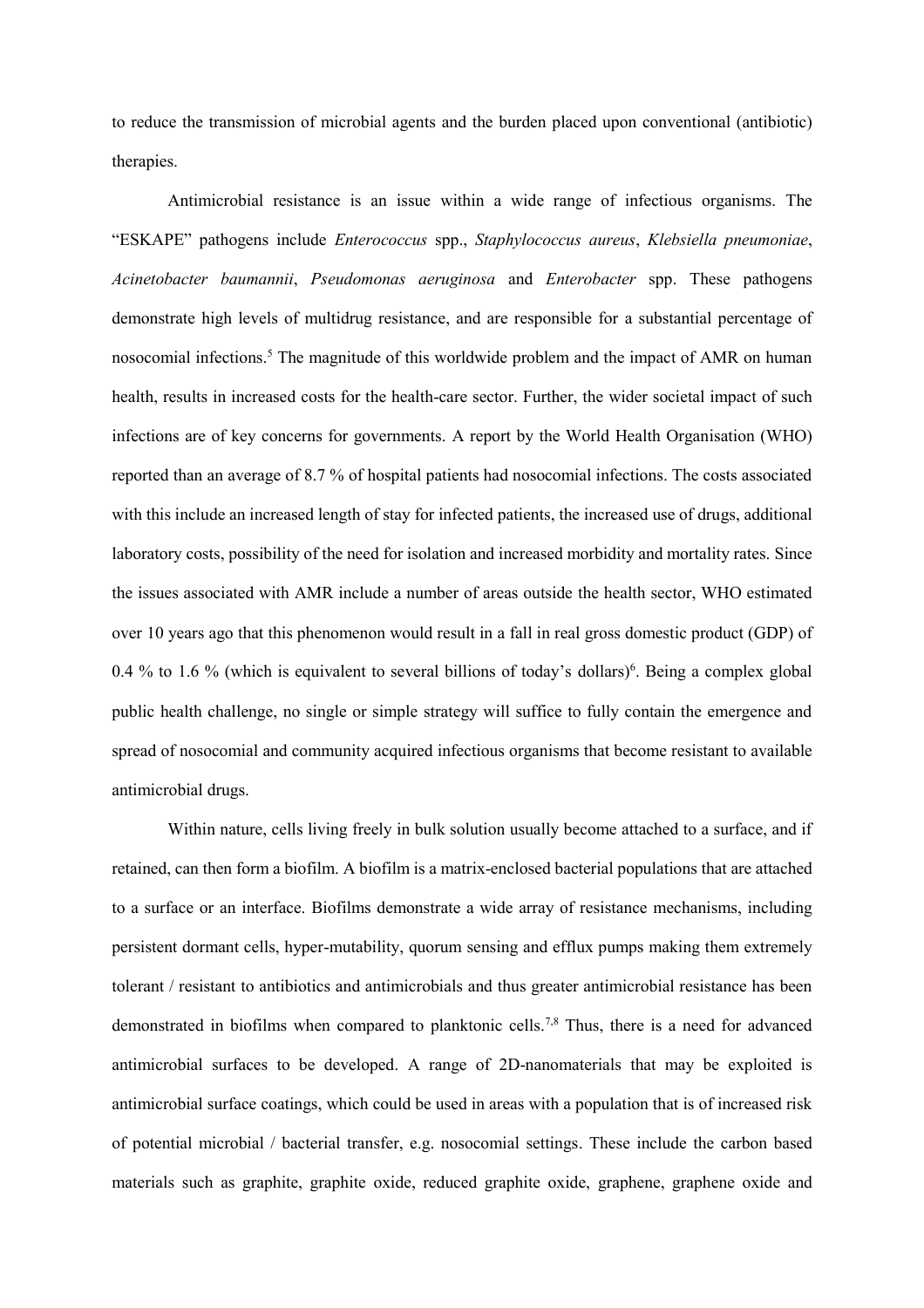reduced graphene oxide and non-carbon based materials for example boron nitrite, tungsten diselenide and molybdenum disulphide.

# **Carbon-Based Nanomaterials**

The graphite and graphene derivatives have specific definitions (Table 1). There are a number of graphite and graphene derivatives (Table 2) that have been used in nanoparticulate and 2D form to determine their antimicrobial activity.

| Graphite / Graphene Type | Definition                                                        |  |  |  |
|--------------------------|-------------------------------------------------------------------|--|--|--|
| Graphite                 | In graphite, adjacent graphene layers overlap due                 |  |  |  |
|                          | to p <sub>z</sub> orbitals, producing bulk graphite. <sup>9</sup> |  |  |  |
| Graphite oxide           | Graphite oxide refers to graphite with functional                 |  |  |  |
|                          | groups containing oxygen attached. It is prepared                 |  |  |  |
|                          | by treating graphite with strong aqueous                          |  |  |  |
|                          | oxidizing agents. <sup>10</sup>                                   |  |  |  |
| Reduced graphite oxide   | Reduced graphite oxide is produced by reducing                    |  |  |  |
|                          | graphite oxide, thereby removing attached                         |  |  |  |
|                          | oxygenated groups, allowing the honeycomb                         |  |  |  |
|                          | lattice to be achieved – which restores                           |  |  |  |
|                          | electrochemical properties. <sup>11</sup>                         |  |  |  |
| Graphene                 | Graphene sheets comprise of a 2D layer of $sp^2$ -                |  |  |  |
|                          | hybridized carbon atoms, arranged in a                            |  |  |  |
|                          | hexagonal (honeycomb) lattice. <sup>9</sup>                       |  |  |  |
| Graphene oxide           | Graphene oxide refers to single-atom layers of                    |  |  |  |
|                          | carbon (graphene) with functional groups                          |  |  |  |
|                          | containing oxygen attached. The oxygen groups                     |  |  |  |
|                          | allow the molecular to become polar and                           |  |  |  |
|                          | therefore soluble. <sup>12</sup>                                  |  |  |  |
| Reduced graphene oxide   | In order to create reduced graphene oxide,                        |  |  |  |
|                          | graphene oxide can be reduced, often by thermal                   |  |  |  |
|                          | mechanisms allowing for the removal of attached                   |  |  |  |
|                          | oxygenated groups. <sup>12</sup>                                  |  |  |  |

**Table 1. Definitions of the graphene / graphite derivatives** 

# **Table 2. Features and antimicrobial efficiency of different graphene and graphite derivatives**

| Graphene/<br><b>Metal</b>       | <b>Bacterial</b><br>strain | <b>Methods used</b>                                                 | <b>Concentrations</b> | <b>Suggested</b><br>mechanisms                                   | <b>References</b> |
|---------------------------------|----------------------------|---------------------------------------------------------------------|-----------------------|------------------------------------------------------------------|-------------------|
| Graphite Oxide E. coli<br>(GtO) |                            | - Plate assay<br>method<br>- Shake flask<br>test in saline<br>- ZOI |                       | - Membrane<br>stress or<br>Oxidative<br>stress:<br>production of | 13,14             |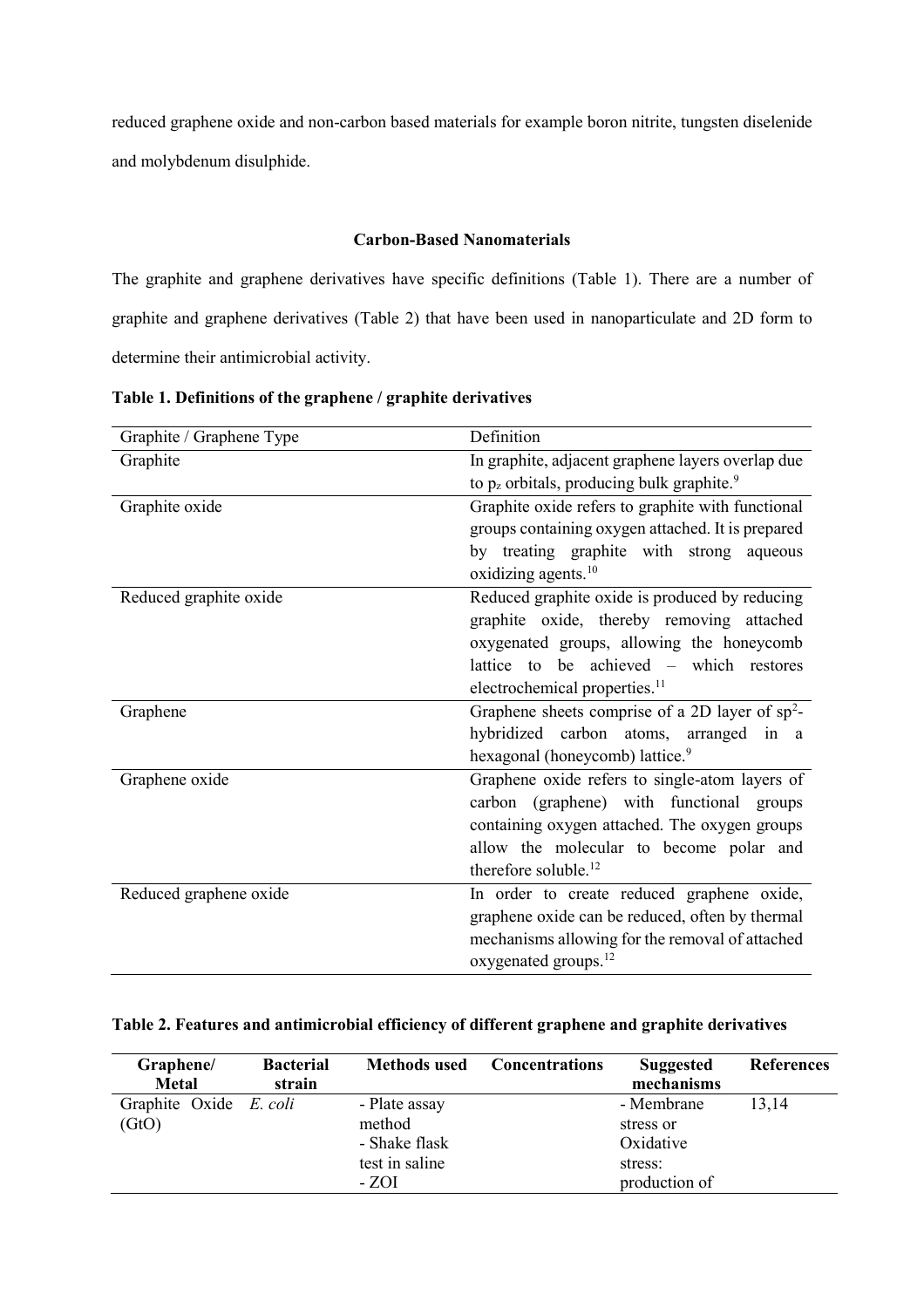|                                |                           |                                                                                     |                      | reactive oxygen<br>species (ROS)                                               |        |
|--------------------------------|---------------------------|-------------------------------------------------------------------------------------|----------------------|--------------------------------------------------------------------------------|--------|
| $GtO - Ag$                     | E. coli                   | Plate assay<br>method<br>- Shake flask<br>test in saline<br>$-ZOI$                  | $1.5$ mol/L          | Production of<br>ROS (harm<br>DNA/ proteins)                                   | 13,15  |
| $GtO - Sand$                   | E. coli                   | Plate assay<br>method<br>- Shake flask<br>test in saline<br>$-ZOI$                  | NA                   | Membrane<br>stress                                                             | 13     |
| Ag nanoparticle                | E. coli                   | Plate assay<br>method<br>- Shake flask<br>test in saline<br>- ZOI                   | $12 \mu g/mL$        | Production of<br>ROS (harm<br>DNA/ proteins)                                   | 13     |
| Graphene Oxide E. coli<br>(GO) |                           | - Agar diffusion<br>method<br>- Viable count<br>- Scanning<br>electron              | $80 \mu g/mL$        | Insertion/cutting<br>of cell<br>membrane and<br>extraction of<br>phospholipids | 16     |
|                                | $P$ .<br>aeruginosa       | microscopy                                                                          | $150 \mu g/mL$       | ROS generation                                                                 | 14     |
|                                | S. aureus                 |                                                                                     | $\leq$ 10 µg/mL      | Wrapping of<br>bacterial cells                                                 | 14     |
|                                | S. fecalis                |                                                                                     | $\leq$ 10 µg/mL      | Membrane<br>stress                                                             | 14     |
| Reduced<br>GO<br>(rGO)         | E. coli                   | - Cytotoxicity<br>test<br>- Cell viability<br>test<br>- Metabolic<br>activity assay | $100 \mu g/mL$       | Cell membrane<br>damage due to<br>contact<br>interaction                       | 14,17  |
|                                | $P$ .<br>aeruginosa       | - Cell viability<br>test                                                            | $150 \mu g/mL$       | <b>NA</b>                                                                      | 18     |
|                                | S. aureus                 | - MTT assay                                                                         |                      | Photothermal<br>ablation                                                       | 19     |
| $GO-Ag$                        | E. coli                   | $-ZOI$<br>- Colorimetric<br>methods<br>- UV visible                                 | $2,000 \text{ mg/L}$ | Cell wall<br>breakdown and<br>cytoplasm<br>release                             | 20     |
|                                | $P_{\cdot}$<br>aeruginosa | spectroscopy                                                                        | <b>NA</b>            | Cell wall<br>breakdown and<br>cytoplasm<br>release                             | 20     |
|                                | <b>B.</b> subtilis        | $-ZOI$<br>- MIC<br>$-MBC$<br>- Colorimetric<br>method for<br>kinetics               | NA                   | Cell<br>wall<br>breakdown and<br>cytoplasm<br>release                          | 15, 21 |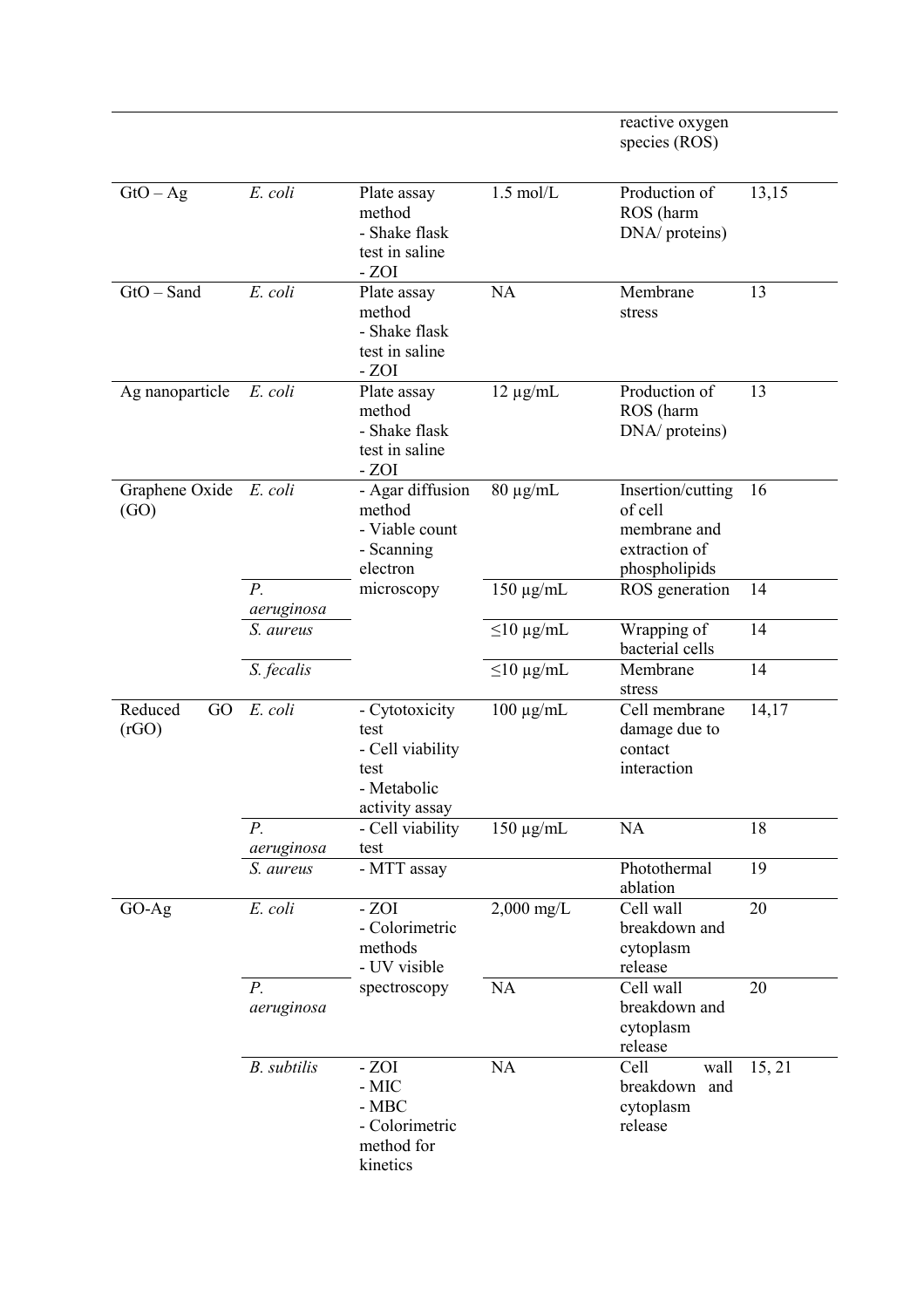| rGO - Au                                                                | S. aureus                                                                              | - MIC                                                                                    | <b>NA</b>                                                    | Oxidative stress                                                                                | 22       |
|-------------------------------------------------------------------------|----------------------------------------------------------------------------------------|------------------------------------------------------------------------------------------|--------------------------------------------------------------|-------------------------------------------------------------------------------------------------|----------|
|                                                                         | $E.$ $coli$                                                                            | $-MBC$                                                                                   | $2,000 \text{ mg/L}$                                         | Oxidative stress                                                                                | 22       |
|                                                                         | <b>B.</b> subtilis                                                                     | $-ZOI$                                                                                   | <b>NA</b>                                                    | Oxidative stress                                                                                | 22       |
| Graphene oxide<br>$-poly-N-$<br>vinylcarbazole<br>$(PVK-GO)$<br>coating | E. coli                                                                                | - Growth Curves<br>Epifluorescence<br>microscopy                                         | 3% GO on<br>surface                                          | Oxidative stress                                                                                | 23       |
| Graphene and<br>Poly- $N-$<br>vinylcarbazole<br>(PVK)                   | E. coli<br><b>B.</b> subtilis                                                          | $-AFM$<br>- Metabolic<br>assay<br>- Live dead<br>assay                                   | $97.3 \text{ w/w}$ %                                         | <b>NA</b>                                                                                       | 24       |
| Silver                                                                  | E. coli                                                                                | -Agar well                                                                               | $60 \mu L$                                                   | ROS generation                                                                                  | 20       |
| nanoparticles in<br>combination<br>with graphene<br>oxide sheets        | $P$ .<br>aeruginosa                                                                    | diffusion assay<br>-ZOI                                                                  | 26 mm<br>18 mm                                               | and inhibition of<br>respiratory<br>enzymes                                                     |          |
| Graphene<br>nanosheets                                                  | E. coli<br>Salmonella<br>typhimurium<br>Enterococcus<br>faecalis<br><b>B.</b> subtilis | -MIC                                                                                     | $1 \mu g/mL$<br>$1 \mu g/mL$<br>$8 \mu g/mL$<br>$4 \mu g/mL$ | Production<br>of<br>ROS and lipid<br>peroxidation                                               | 25       |
| GO - Nitinol<br>surface coating                                         | E. coli                                                                                | -Colony<br>forming unit<br>(CFU) counts<br>-Live/dead<br>fluorescent<br>staining<br>-SEM | $0.2$ mg/ml<br>NA<br>NA                                      | ROS and sharp<br>edge<br>plane<br>penetration<br>of<br>cell membrane                            | 26       |
| GO nanosheets                                                           | $E.$ $\text{coli}$                                                                     | -Viability assays<br>-Suspension<br>assays                                               | $0.01 \ \mu m^2 - 0.65$<br>$\mu m^2$                         | ROS production<br>and higher<br>defect density<br>of smaller GO<br>particles<br>Cell entrapment | 27       |
| Graphene film                                                           | E. coli<br>S. aureus                                                                   | -CFU<br>-Live/dead<br>fluorescent<br>staining                                            | $60 \mu$ l/mL                                                | Loss of cell<br>membrane<br>integrity and<br>cell membrane<br>leakage                           | 28       |
| Graphene oxide<br>nanowalls on<br>stainless steel                       | E. coli<br>S. aureus                                                                   | - Cytotoxicity<br>test<br>-RNA<br>measurement                                            | <b>NA</b><br>30 ng/ML<br>$38$ ng/mL<br>NA                    | Loss of cell<br>membrane<br>integrity due to<br>sharp edge<br>penetration                       | 29<br>29 |
|                                                                         | E. coli                                                                                |                                                                                          |                                                              |                                                                                                 |          |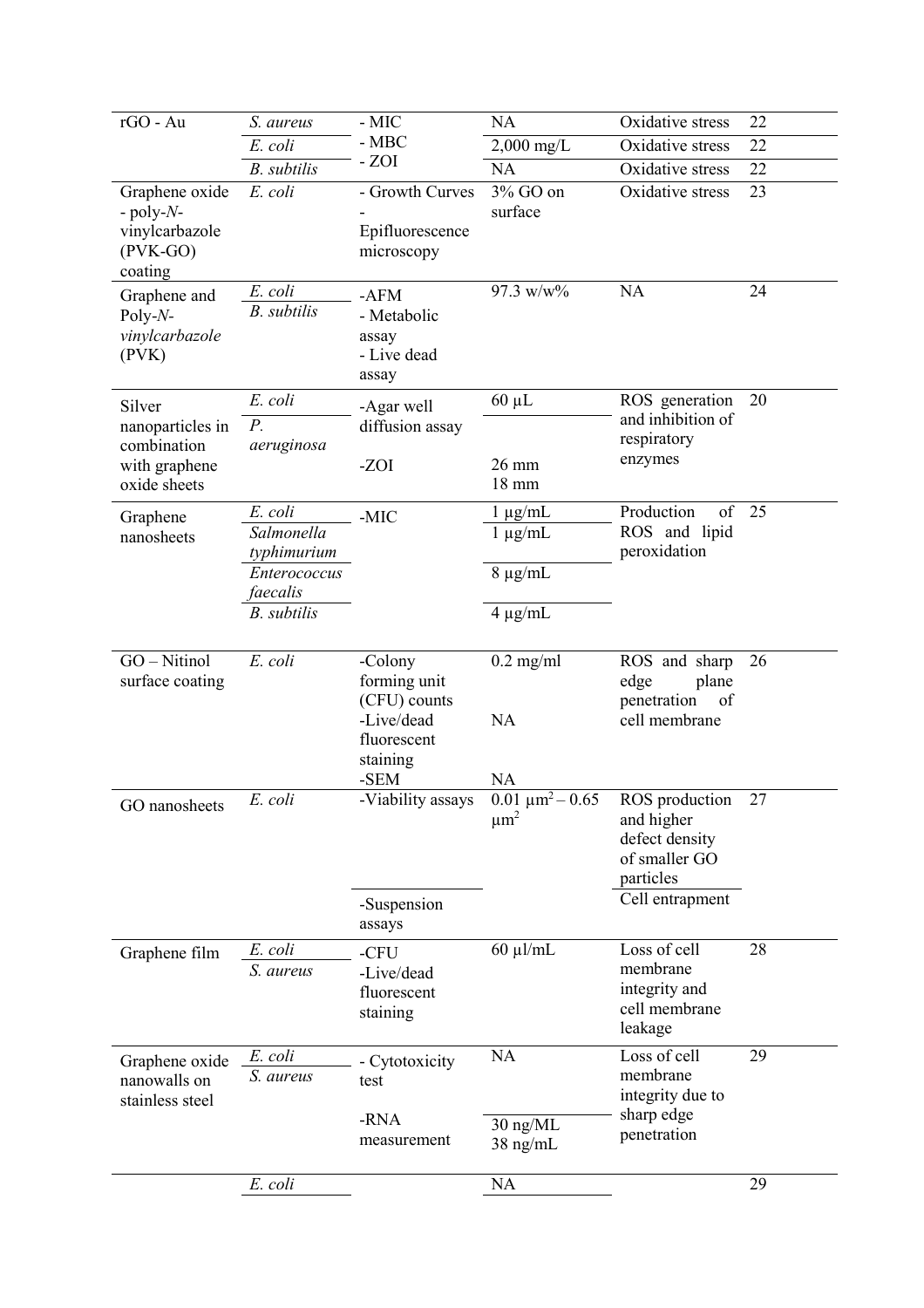| $rGO - \text{stainless}$<br>steel    | S. aureus | -Cytotoxicity<br>test<br>-RNA<br>measurement | $43$ ng/mL<br>56 ng/mL | Loss of cell<br>membrane<br>integrity due to<br>sharp edge<br>penetration |    |
|--------------------------------------|-----------|----------------------------------------------|------------------------|---------------------------------------------------------------------------|----|
| $GO$ nanosheets $-$<br>paper surface | E. coli   | -Luciferase-based<br>ATP assay kit           | $85 \mu g/mL$          | Loss of cell<br>membrane                                                  | 17 |
| coatings                             |           | -TEM                                         | NA                     | integrity                                                                 |    |

# **Graphite**

Graphite is one of the oldest and most widely used of the carbon-based materials.<sup>30</sup> Graphite is routinely used as a starting material in the production of a variety of carbon-based nanomaterials including fullerenes, nanodiamonds, single and multi-walled nanotubes and the synthesis of graphene.<sup>31</sup> Graphite has been used in a variety of biomedical applications<sup>32, 33</sup> including drug delivery,<sup>34, 35, 36</sup> photothermal anticancer activity<sup>37, 38, 39</sup>, biosensors, biofunctionalisation<sup>34</sup> disease diagnostics<sup>40, 41, 42</sup> and antimicrobial therapies. 43

The antimicrobial activity of graphite has been demonstrated, whereby the interaction between graphite nanoplatelets and *Pseudomonas aeruginosa* (which can cause chronic infections in the lungs of patients with cystic fibrosis) was investigated. The results of a bacterial cell viability assay, performed after 5 h of incubation with graphite nanoplatelets, demonstrated a viability loss of up to 69.5 %, as opposed to the control with no graphite nanoplatelets. <sup>44</sup> Work in our laboratories has demonstrated that following minimal bactericidal concentration assays using particulate compounds, when tested against Gram negative *Escherichia coli,* graphite demonstrated greater antimicrobial efficacy than graphene and was comparable with the antimicrobial efficacy of zinc oxide (Fig.1). However against Gram positive *S. aureus,* although graphite again demonstrated greater antimicrobial activity than graphene, its antimicrobial efficacy was not greater than that of zinc oxide. This may be explained in part due to the differences in the chemical composition of bacterial cell walls of Gram negative and Gram positive bacteria.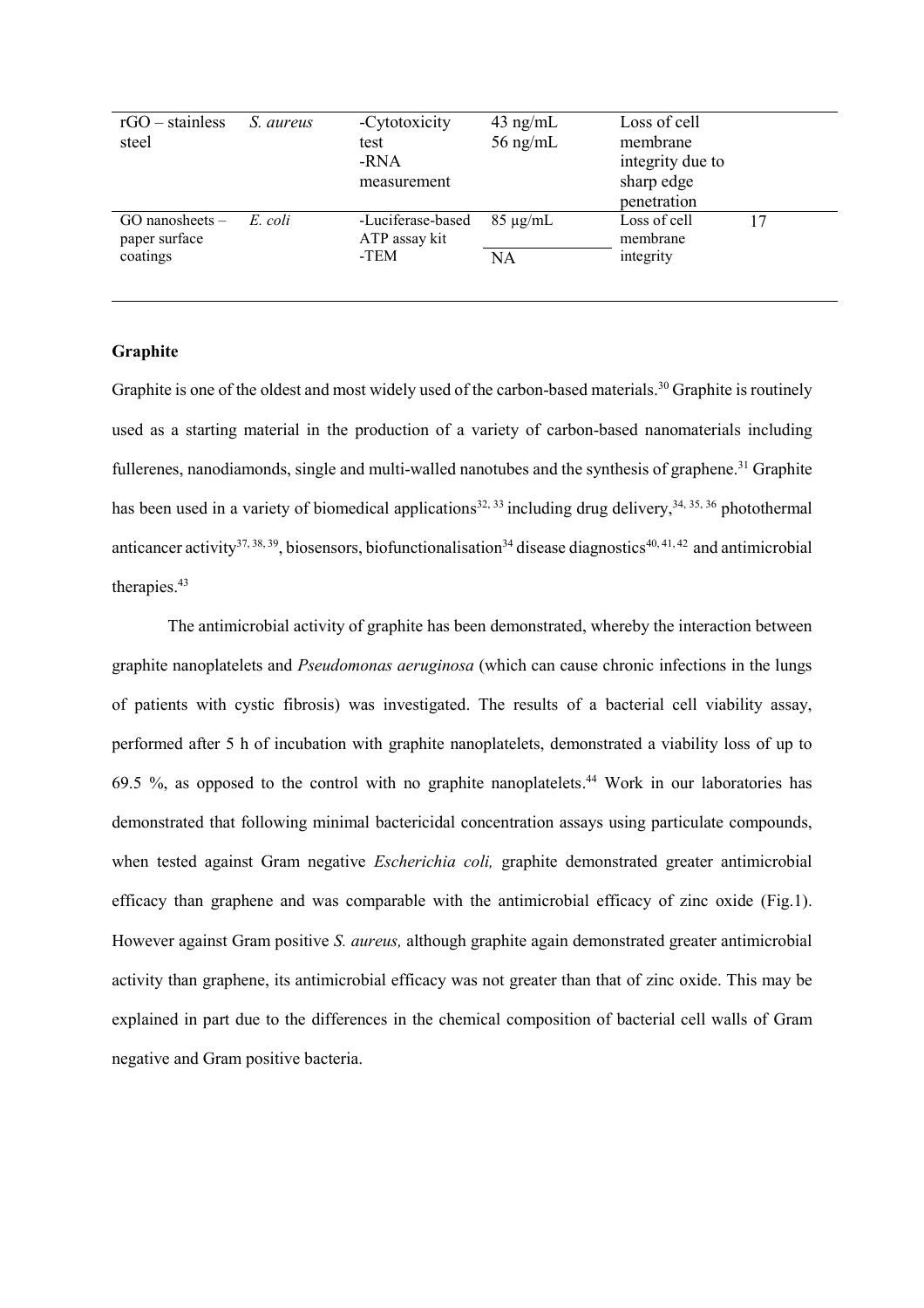

Fig. 1. Minimal bactericidal concentrations (MBC) of graphite, graphene oxide and zinc oxide demonstrating that the graphite demonstrates antimicrobial efficacy against *E. coli* and *S. aureus* (Work courtesy of Daniel Brown, MMU, UK)*.*

The use of graphite as an antimicrobial surface coating is in its infancy, however, early results using carbon thin films have been promising. <sup>45</sup> In a study whereby carbon thin films (previously known as graphite) were used as a antimicrobial coatings on a polyethylene terephthalate (PET) surface, the results demonstrated that the carbon thin films reduced bacterial adherence capabilities by 65 % and 86 % for both *S. aureus* and *Staphylococcus epidermidis,* respectively. 45

Shteynle, (2012) compared the absorbency and fluid retention of two variants of nanostructured graphite wound dressings and a variety of "gold standard" wound dressings. The nanostructured graphite wound dressings demonstrated the greatest adsorption potential, but no antimicrobial testing was carried out. The nanostructured graphite wound dressings were able to adsorb the wound exudate due to a variety of mechanisms including covalent bonding, a system of numerous interweaving fibres that produced a high surface area<sup>46</sup>, and a matrix consisting of strong fluoride oxidisers, resulting in large quantities of free radicals. Furthermore, these oxidisers added oxygenated species to the surface of the graphite, increasing its hydrophobicity.<sup>47</sup> It has been reported that the absence of excessive wound exudate (i.e. by adsorption), can reduce the risk of nosocomial/opportunistic infection by making the conditions for the commensal microflora less than favourable. <sup>48</sup> Graphite is proposed to be able to act as an antimicrobial in a variety of ways, including physiochemical responses leading to membrane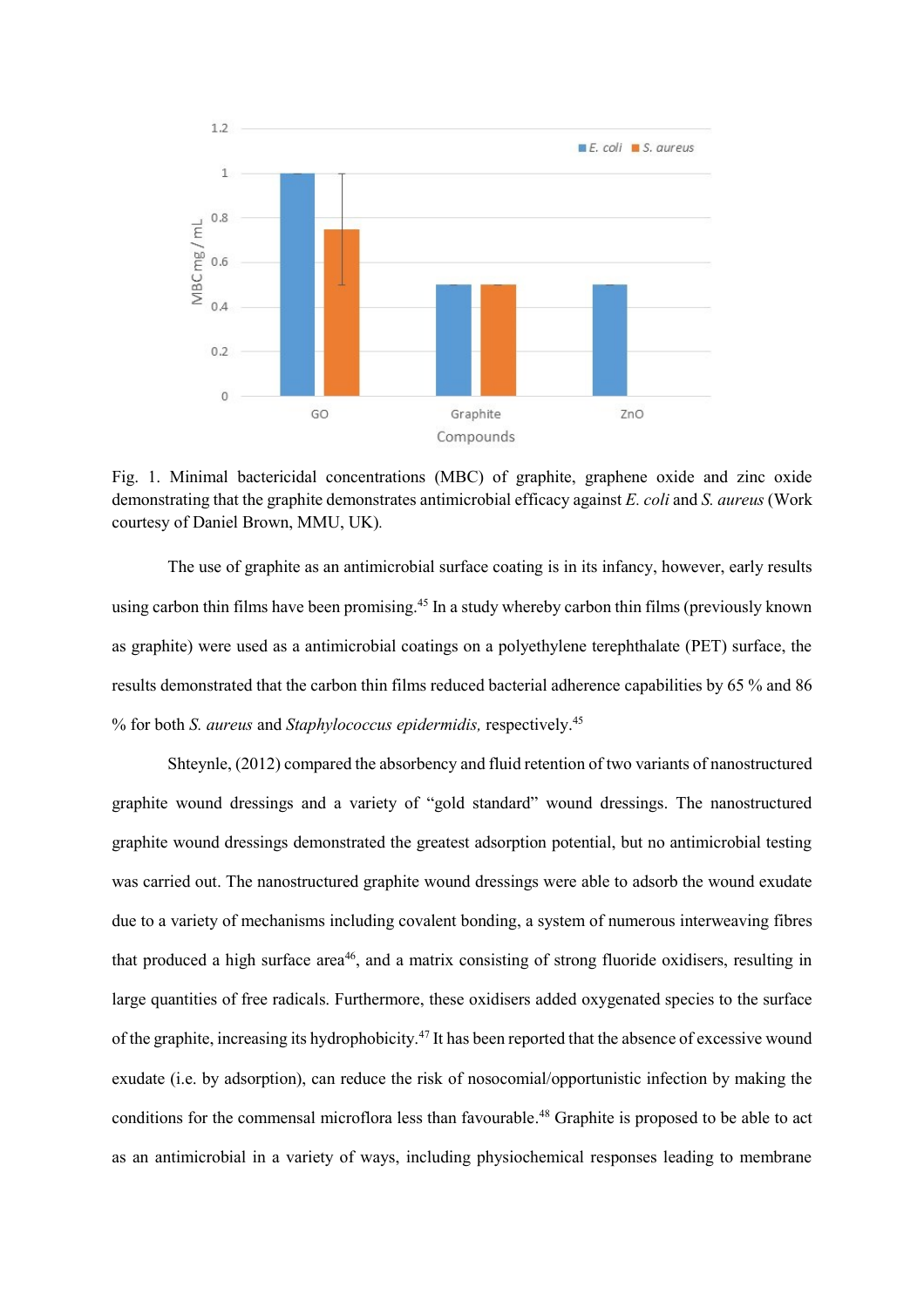stress, sharp nanosheets which result in disruption of the cell membrane and via the production of reactive oxygen species, due to the oxidation of glutathione which acts as a redox mediator in bacterial cells.<sup>49</sup>

#### **Graphite oxide**

Graphite oxide is produced via the oxidation of natural graphite. Characterisation studies identify graphite oxide as a lamellar solid containing phenolic, carboxyl and epoxide groups. This makes graphite oxide hydrophilic, with the production of monolayer colloidal dispersions upon interaction with water.<sup>50</sup> Delamination of graphite oxide solids often forms the basis for the synthesis of graphite oxide nanomaterials. Graphite oxide has unique properties, namely enhanced electrochemical activities in the form of capacitor materials due to the presence of hydroxyl, epoxy and carbonyl groups  $51, 52, 53$ . Graphite oxide is often only ever intended to be used as a by-product in the synthesis of graphene-based nanosheets produced by the chemical reduction of exfoliated graphite oxide and the antimicrobial efficacy of graphite oxide has yet to be fully documented. However, in one study<sup>54</sup>, the antimicrobial efficacy of graphite oxide was compared to that of other carbon-based materials (graphite, graphene oxide and reduced graphene oxide) against *E. coli*. The results showed that graphene oxide had the greatest antimicrobial activity (inactivating 69 % of bacterial cells after 2 hours of incubation) followed by reduced graphene oxide, graphite followed by graphite oxide which inactivated 15 % of bacterial cells at the same dispersion concentration.<sup>54</sup> Das et al, (2011) synthesised a silver nanoparticle and graphite oxide nanosheet composite. Using X-ray diffraction and transmission electron microscopy, the results indicated that the silver nanoparticles decorated the graphite oxide sheets and following antimicrobial testing of the nanosheets, antibacterial activity was indicated against *E. coli* and *P. aeruginosa* using zone of inhibition assys. <sup>20</sup>The underlying antimicrobial mechanism of graphite oxide remains unclear, however its large surface area could allow for cell wrapping. Cell wrapping can be attributed to the hydrophobicity of graphene materials, since the graphene sheets are hydrophobic. This can lead to the phospholipid bilayers of microorganisms (in direct contact with the graphene) to become inversed, therefore leading to the loss of membrane integrity and cell lysis<sup>55</sup>. Other antimicrobial mechanisms for graphite oxide include its oxygen containing surface functionalities such as carboxylic,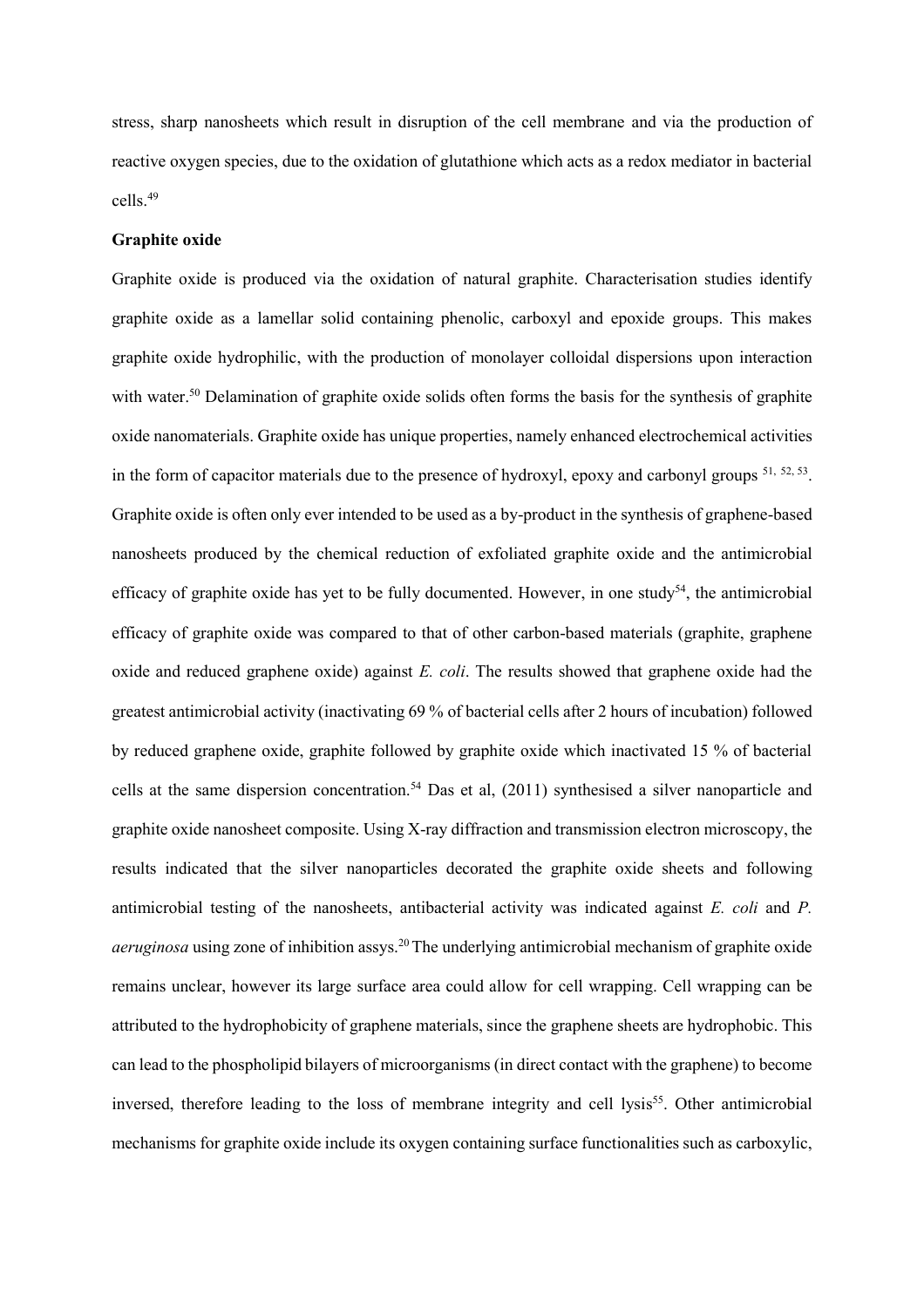carbonyl, hydroxyl and epoxide groups as well as its increased water solubility which provides a basis for ion or nanoparticle intercalation, which can in turn have a detrimental effect on bacterial cells.<sup>56</sup>

## **Reduced Graphite Oxide**

Reduced graphite oxide is often used as a starting product in the production of graphene. Graphite oxide is reduced by a two-step system, with the first step being the removal of oxygen groups via the use of sodium tetrahydridoborate followed by the second step which uses concentrated sulphuric acid to dehydrate and therefore restore the chemical structure<sup>57</sup>. Research into reduced graphite oxide as a standalone material is relatively novel, however due to its reported unique electrochemical properties (as demonstrated by all graphene-based materials), an increasing amount of research has been recently targeted in this area – especially with the application of reduced graphite oxide as a material for use in supercapacitors and batteries.<sup>58, 59</sup> However research into the antimicrobial efficacy has not yet been fully elucidated.

In 2011, Dai *et al.,* produced a novel reduced graphite oxide-silver nanocomposite which showed a synergistic antimicrobial effect. The reduced graphite alone displayed no apparent antimicrobial effect however, when used in combination with silver ions an improved synergistic antimicrobial effect was seen.<sup>60</sup> The authors hypothesized that the reduced graphite oxide acted as a supporting structure, whilst the silver ions possessed the overall antimicrobial ability.<sup>60</sup> This was emphasised by Gerasymchuk *et al*., (2016) who carried out antimicrobial testing on a reduced graphite oxide, silver nanoparticle and bis(lysinato)zirconium(IV) phthalocyanine complexes.<sup>61</sup> The complex was tested for its antimicrobial efficacy against *S. aureus*, *E. coli* and *P. aeruginosa.* The results showed a prolonged synergistic antimicrobial effect after near-infrared irradiation, with a four-fold decrease observed in the Gramnegative strains  $(P. \text{a}eruginosa$  and  $E. \text{ coli}$  viable cells.<sup>61</sup> The authors suggested that the complex should be tested as an antimicrobial surface coating for use in the field of dentistry or as a wound dressing due to its long lasting properties<sup>61</sup>. Therefore, the use of reduced graphite oxide in combination with another antimicrobial agent could potentially demonstrate a synergistically antimicrobial effect.

# **Graphene**

Since the discovery of graphene by Geim and Novoselov in 2006/7, research into this material and field has increased exponentially<sup>62</sup>. Graphene is a one-layer atom thick sheet of hexagonally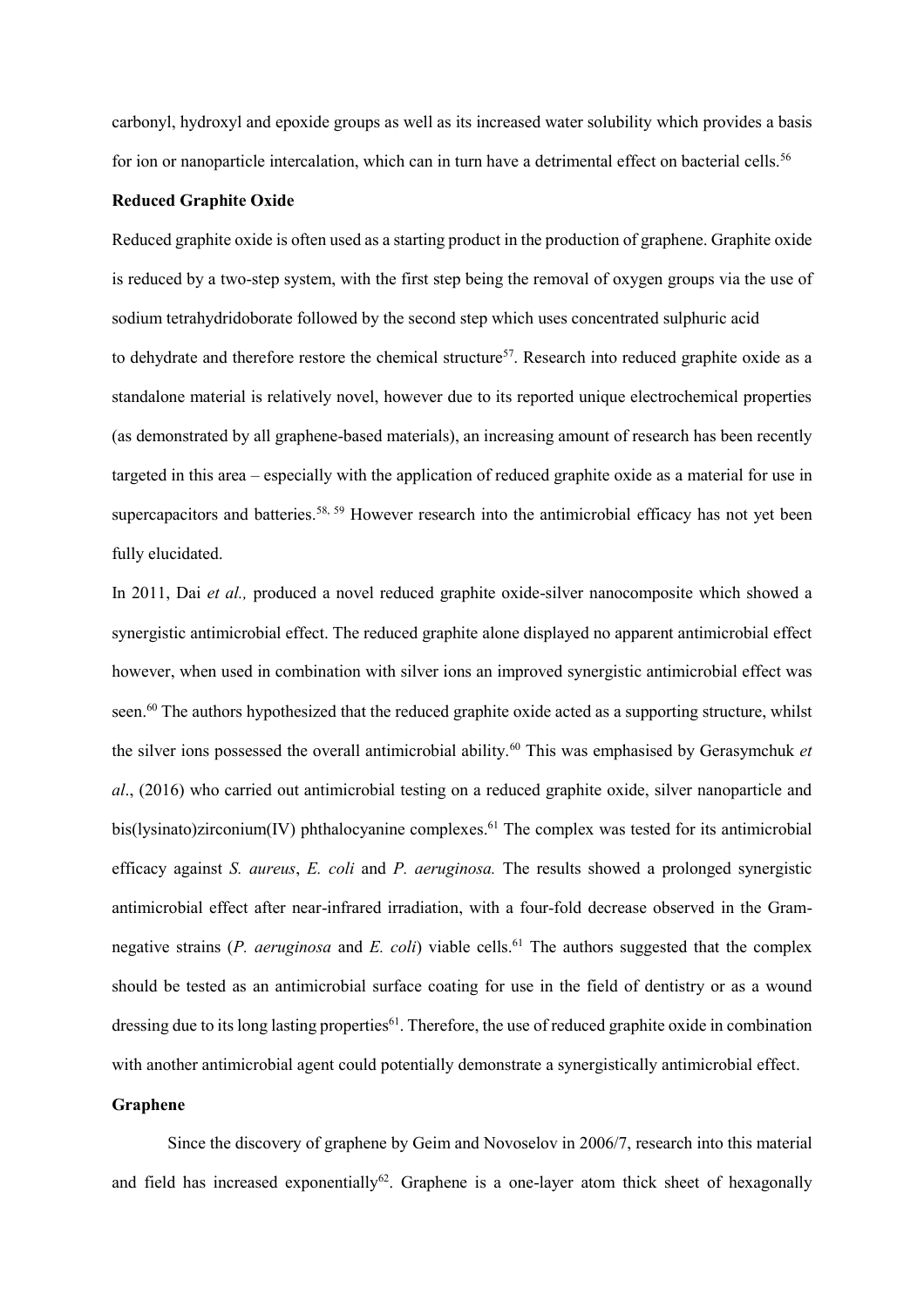arranged carbon. In recent years, graphene has attracted a lot of interest in a wide variety of industries, due to its unique properties such as excellent thermal conductivity (up to 5,000 W m<sup>-1</sup> K<sup>-1</sup>), electrical conductivity, high electron mobility of up to 200,000 cm<sup>2</sup> V<sup>-1</sup> s<sup>-1</sup>, permeability to gases, excellent tensile strength (42 N m<sup>-1</sup>), and its high surface area (2630 m<sup>2</sup> g<sup>-1</sup>)<sup>63</sup>. Graphene has a variety of proposed antimicrobial mechanisms including damage due to physiochemical interactions (hydrophobicity), or due to physical interactions (size / sharp edges) (Fig. 2). The lateral size of graphene-materials is essential when determining the antimicrobial activity, this is because lateral size can influence the adsorption, dispersibility and the structure, including sharp edges – which are crucial for antimicrobial physiochemical interactions between the graphene-materials and microorganisms.



Fig. 2. Schematic illustration of the potential mechanisms of antibacterial activity of the graphites / graphenes (Microbial figure courtesy of Dr Lucia Cabellero, MMU, UK)*.*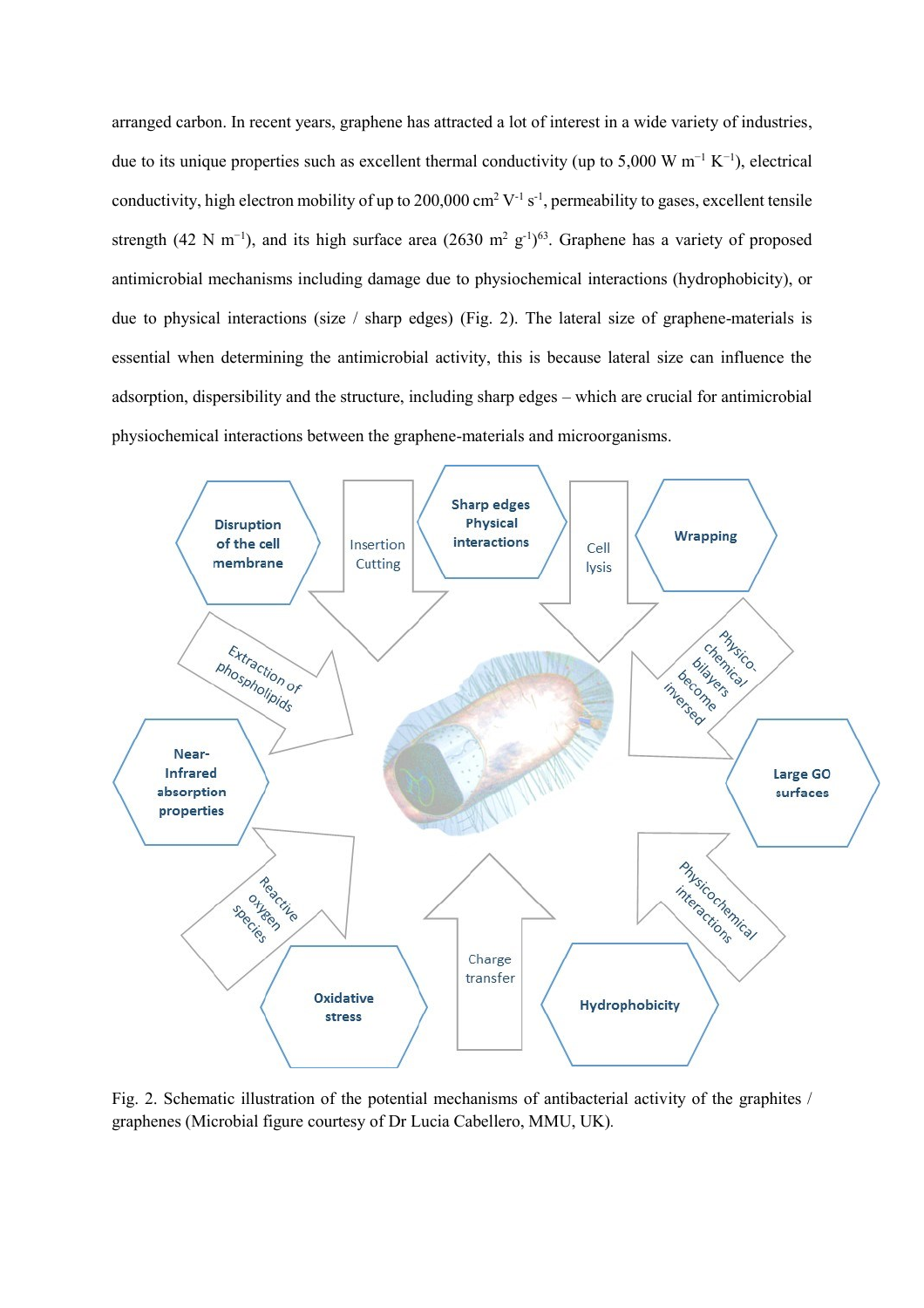Another proposed antimicrobial action proposed to be demonstrated by larger molecules of graphene materials is cell wrapping<sup>64</sup>. Dallavalle *et al.*, (2015) investigated the relationship between graphene material lateral size and antimicrobial mechanisms<sup>65</sup>. It was demonstrated that graphene material, less than 5.2 nm in size, had a predominant physical effect against microorganisms leading to cell lysis by protrusion of cell membranes, which is in turn attributed to the sharp edges of graphene materials.<sup>65</sup> On the other hand, larger graphene molecules (more than 5.2 nm) act by reducing the microbial activity / cell viability of bacterial microorganisms through "wrapping" process, without affecting the cell's integrity / shape. This was demonstrated by measuring nicotinamide adenine dinucleotide hydrogen and/or nicotinamide adenine dinucleotide phosphate, in a cellular metabolic  $assay^{30}$ .

Large area monolayer graphene foams, have been used as a surface coating of copper conductors, and demonstrated promising properties against both *Staphylococcus aureus* and *Escherichia coli*. However, when the same bacteria were tested on a graphene-coated silicon dioxide insulator, although antimicrobial activity was observed, the morphology of the bacteria remained the same, therefore, charge transfer may be another mechanism of antimicrobial activity.<sup>66</sup> This charge transfer mechanism was described in further detail by Bykkam *et al.*, (2015) which showed graphene foams coated with zinc oxide nanoparticles irradiated high photon energy levels, leading to the transfer of electrons from the valence band to the conduction band of the product material. This was shown to produce holes in the valence band, which were able to react with hydroxyl groups and absorbed water to create hydroxyl radicals (-OH). Electrons trapped in the conduction band by the presence of oxygen were shown to produce superoxide radical ions  $(\bullet O^{-2})$ , whilst hydrogen peroxide was generated by the combination of the electron pair hole, the production of reactive oxygen species (ROS) then exhibited a detrimental effect on the bacterial cells<sup>67</sup>.

Akhavan and Ghaderi, (2010), investigated the antimicrobial activity of graphene layers against both Gram positive (*S. aureus*) and Gram negative bacteria (*E. coli*), however the results demonstrated a greater antimicrobial effect against *S. aureus*, possibly due to lack of an outer membrane<sup>68</sup>. However, antimicrobial activity was also demonstrated when zinc nanoparticles were imbedded into graphene sheets producing zones of inhibition against Gram negative *Salmonella typhi* and Gram negative *E.*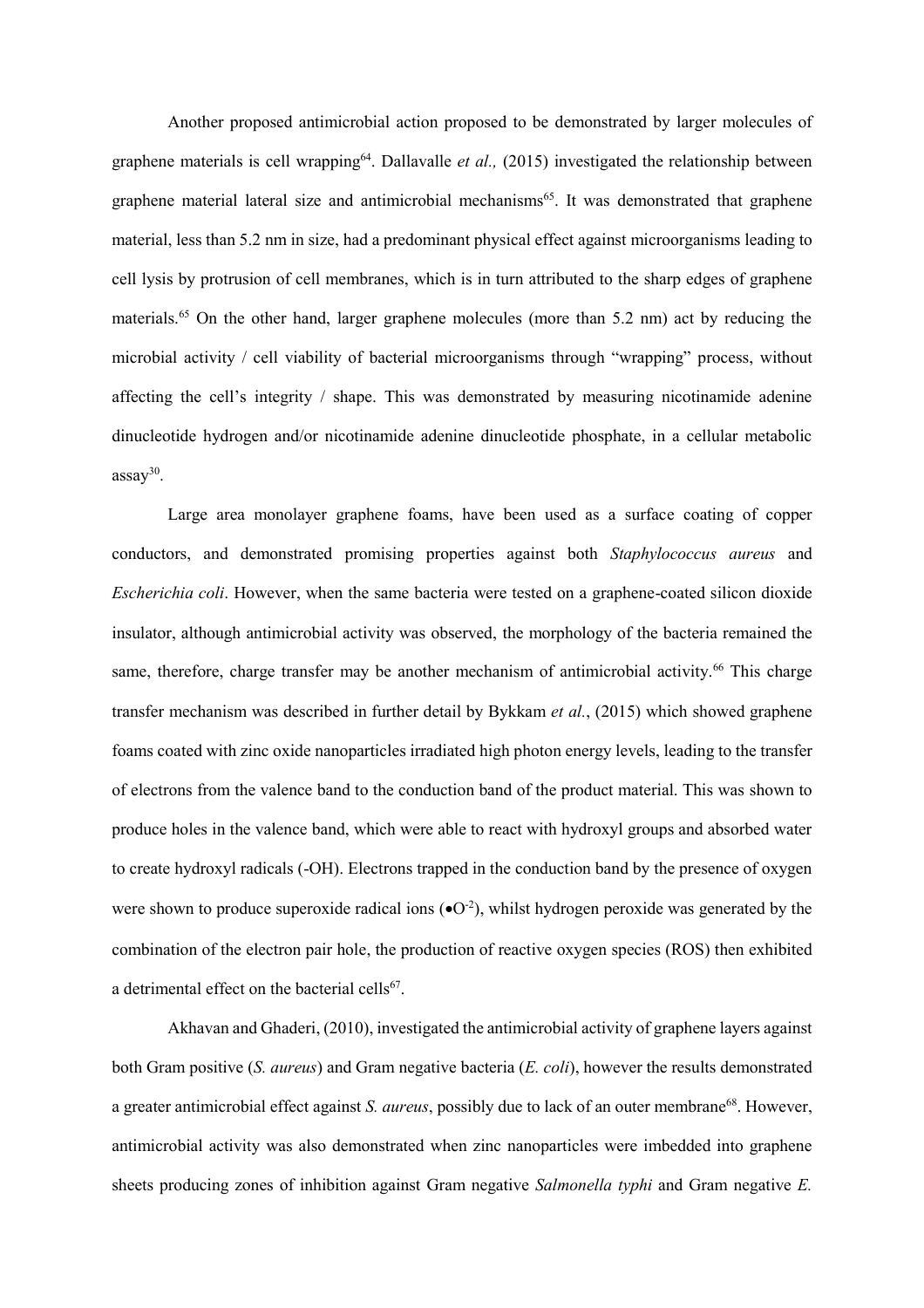*coli*<sup>69</sup> In one study, a novel graphene based silver/ hydroxyapatite / graphene (Ag / HAP / Gr) composite surface coating was produced by electrophoretic deposition (EPD), and the antimicrobial efficacy was tested against both *S. aureus* and *E. coli.* The results showed that after one hour bacterial growth had been inhibited by 72.9 % and 68.4 %, respectively, and after 24 the samples did not contain any viable cells, thus suggesting that the antimicrobial activity was effective against both planktonic and biofilmforming strains of bacteria<sup>70</sup>. Due to graphene's low cytotoxic activity against human cells and excellent bacterial toxicity, it is an ideal candidate for application with biomaterials. When graphene was used as a surface coating of poly(N-vinylcarbazole) (PVK), results showed inhibition of up to 80 % of biofilm growth, after 24 hour of incubation with *E. coli* and *Bacillus subtilis*, compared against a NIH 3T3 (mouse) cell line where over 80 % of the cells were viable after 24 hours.<sup>71</sup> In our laboratories, when 3D graphene foams have been combined with metal ions, using zone of inhibition assays, antimicrobial activity was demonstrated to be increased against Gram positive bacteria (Fig. 3).



Antibacterial activity was also demonstrated against the more recalcitrant Gram negative *Klebsiella pneumoniae* and *Acinetobacter baumannii*. Further, our work demonstrated that on a 3D graphene foam substrate that has been soaked in a gallium compound, the physiological structure of the bacterial cells becomes altered due to cellular damaged (Fig. 4).

Fig. 3. Antimicrobial activity of few layer 3D freestanding graphene foams doped with metals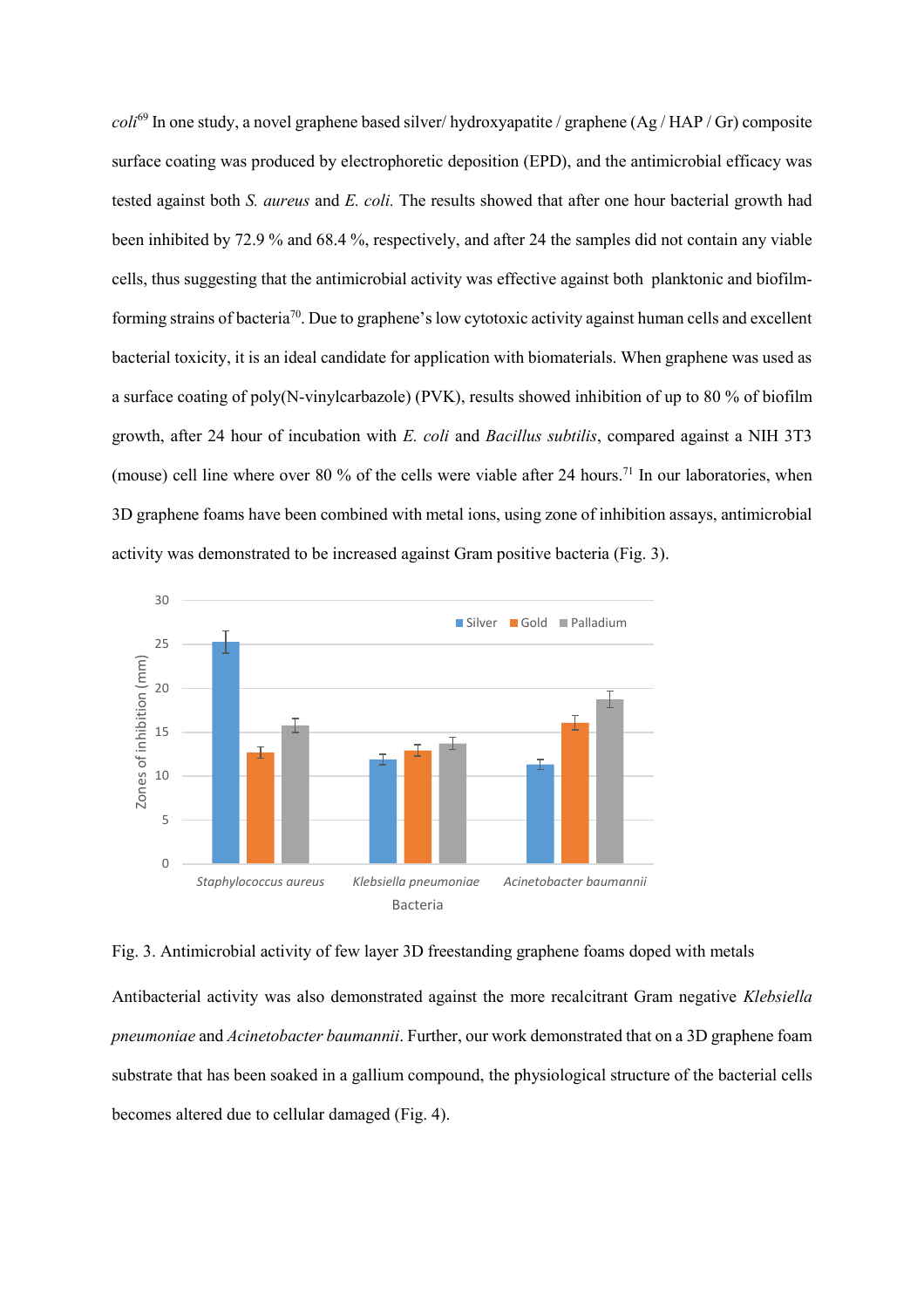

Fig. 4. a) *Enterococcus faecium* cell structure b) *Enterococcus faecium* following inoculation onto a 3D graphene / gallium structure (Images courtesy Anthony Slate and Dr Grace Crowther, MMU, UK)*.*

Therefore, with further research, graphene could have the potential to be used as a surface coating for both equipment (i.e. nosocomial setting) and/or in wound dressings, due to its variety of antimicrobial mechanisms, including physiochemical interactions such as cell wall penetration, and cell wrapping depending on the lateral size of the graphene particle.

# **Graphene Oxide**

Much alike graphene, graphene oxide is a 2D-nanomaterial with promising applications in a variety of fields including polymer composites, electrochemical appliances (i.e. electrodes), sensors and biomedical applications<sup>9</sup> due to its excellent electrical, thermal and mechanical properties<sup>12</sup>. Unlike graphene, graphene oxide is hydrophilic due to the oxygen containing groups, allowing it to solubilise in water.<sup>10</sup> Graphene oxide is a promising material for the development of antimicrobial surface coating, due to its reported excellent contact-based antimicrobial activity; however the exact mechanisms are yet to be fully elucidated.<sup>11</sup> Graphene oxide is reported to have demonstrated broad-spectrum antimicrobial activity against both bacteria and fungi, including resistant strains.<sup>13</sup> Graphene oxide has also demonstrated broad spectrum antiviral activity; it was shown to significantly reduce both pseudorabies virus (PRV) and porcine epidemic diarrhoea virus (PEDV), leading to a two log reduction of viral titres.<sup>72</sup> This antimicrobial activity has been attributed to the introduction of oxygen-containing groups present in graphene oxide. It has been shown that altering the surface properties of graphene oxide, such as the edge planes, can dramatically improve antimicrobial activity, leading to a marked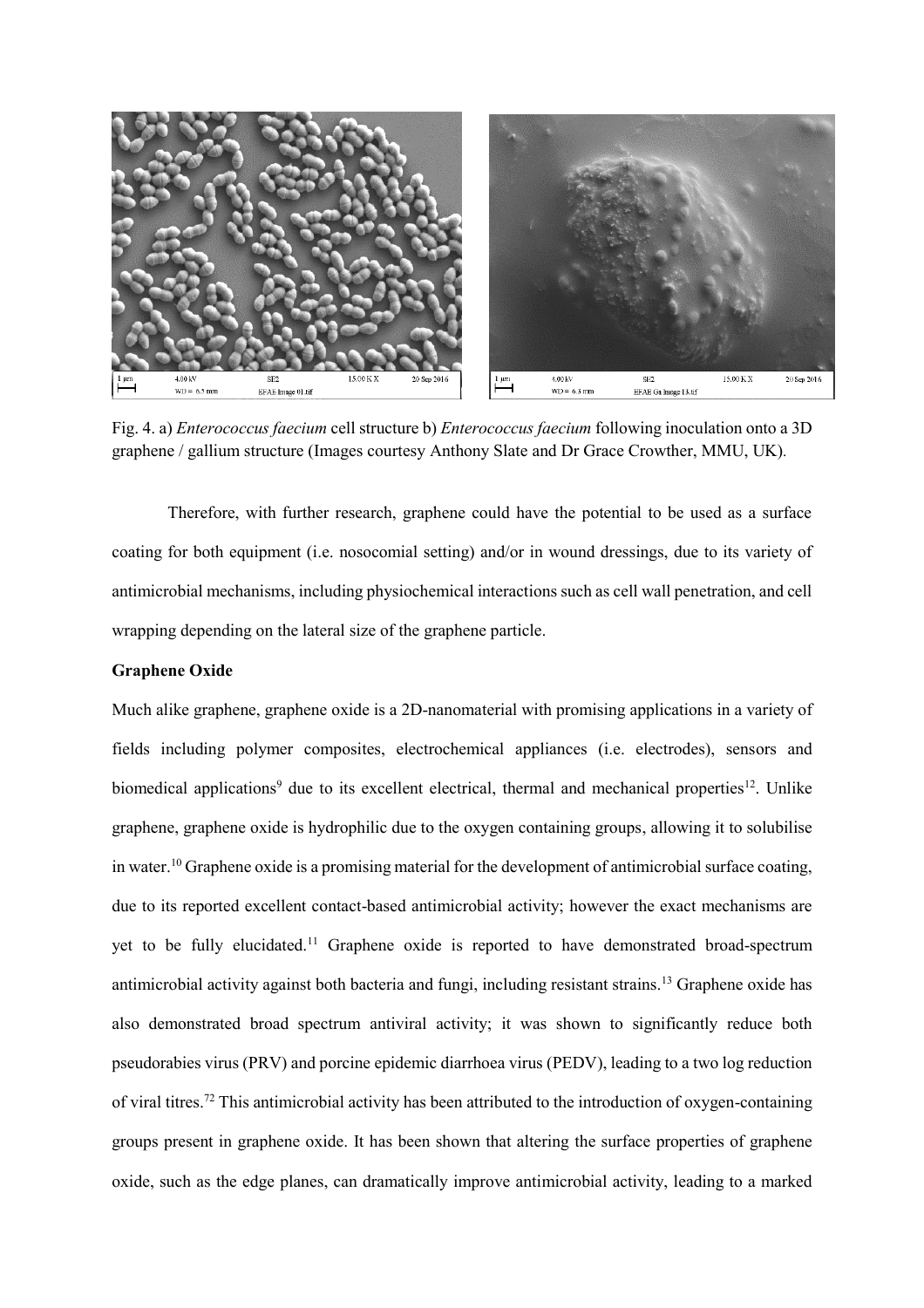improvement in both amphipathy (important for the wrapping mechanism) and physiochemical effects.<sup>68</sup>

Since graphene oxide is water-soluble it has properties that allow for high drug loading and miscibility with polymers, effectively allowing it to be moulded into any desired shap<sup>14</sup>. Bitounis *et al.*, (2013) reported that in a study investigating the antimicrobial effect of graphene based materials, that graphene oxide demonstrated the greatest antimicrobial efficacy followed by reduced graphene oxide, and this was suggested to be due to the production of ROS which led to oxidative stress, leading to more severe membrane damage and therefore loss of cell membrane integrity<sup>73</sup>.

A decrease in graphene oxide sheet size  $(0.65 \mu m^2)$  to  $(0.01 \mu m^2)$ , when tested against *E. coli*, also demonstrated a direct correlation of increased antimicrobial activity, due to physiochemical interactions<sup>11</sup>. In contrast, when using a suspension assay, the larger the graphene oxide sheets, the more effective became the antimicrobial activity. This was suggested to be due to cell entrapment, i.e. wrapping, with complete inactivation observed with the 0.65 μm<sup>2</sup> graphene oxide sheets after 3 hours of exposure. However cell inactivation due to the cell entrapment mechanism could be reversed, when separating the graphene oxide sheets by sonication.<sup>11</sup> Graphene oxide nanosheets have demonstrated strong antimicrobial properties when used in conjunction with thin-film composites as a surface coating. Graphene oxide nanosheets were irreversible attached via amide coupling of carboxyl groups present on both graphene oxide and a polyamide active layer. Microbiological testing of this surface coating against *E. coli* showed 65 % bacterial inactivation after 1 hour of incubation<sup>74</sup>. In another study, a graphene oxide-iron oxide nanoparticle-silver nanoparticle (GO-IONP-Ag) complex was evaluated as a surface coating. The results showed that the composite was more effective than silver nanoparticles alone, showing a marked increase in antimicrobial activity against both Gram-positive (*S. aureus*) and Gram-negative (*E. coli*) bacterial strains. This synergistic ability was thought to be due to light being absorbed by the GO demonstrated a synergistic response, resulting in the photo-thermal killing of the bacteria<sup>75</sup>. Faria *et al.*, (2014) also used graphene oxide in combination with silver nanoparticles as a surface coating, which resulted in 100 % growth inhibition of *Pseudomonas aeruginosa*, with a minimum inhibitory concentration (MIC) ranging between  $2.5 - 5.0$  mg/L<sup>76</sup>. Work by Whitehead *et al.*, (2017) has demonstrated that when silver-graphene oxide (AgGO) or zincoxide-graphene oxide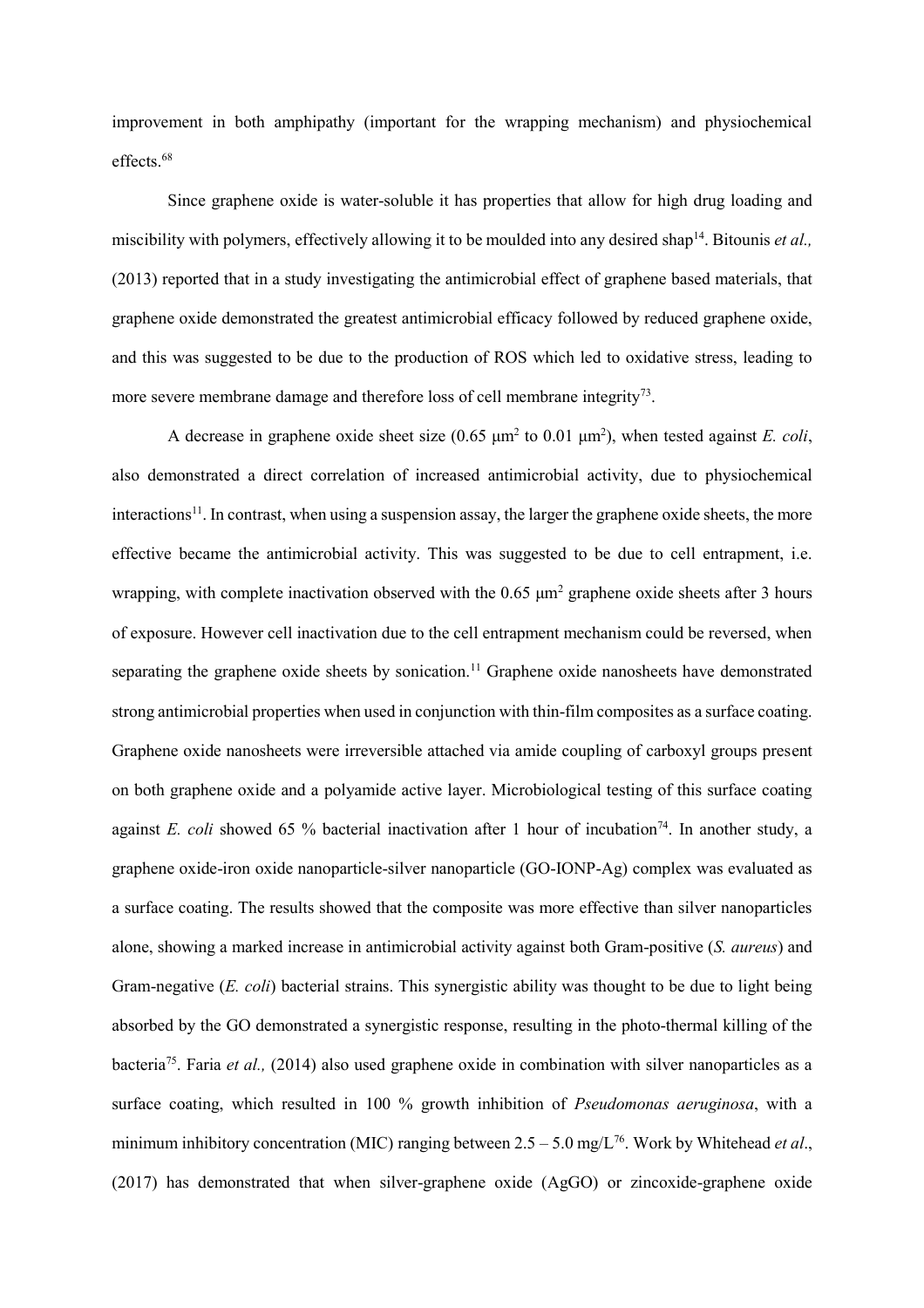(ZnOGO) complexes were tested for their antimicrobial activity against four prominent bacteria which have all demonstrated increased multidrug resistance (*E. coli,* Methicillin Resistant *S. aureus* (MRSA)*, Enterococcus faecium* and *Klebsiella pneumoniae*) that AgGO was the most effective antimicrobial. The addition of Ag enhanced the activity of GO against the bacteria tested, including the generally recalcitrant *K. pneumoniae* and *Enterococcus faecium*. Zhao *et al*., (2016) developed a gelatinfunctionised graphene oxide coating which was impregnated onto a nitinol substrate. The results showed both strong antimicrobial activity against *E. coli* and excellent biocompatibility<sup>26</sup>. Therefore it can be evidenced that alterations to the graphene oxides surface properties as well as its characteristic functional groups (leading to the production of ROS) allows graphene oxide to interact with microorganisms in a dual approach, therefore suggesting an explanation towards the prolific antimicrobial activity demonstrated.

#### **Reduced Graphene Oxide**

In order to obtain reduced graphene oxide (also known as functionalised graphene or reduced graphene), removal of oxygen-containing groups is vital, with the end goal of the reduction protocol being to produce graphene-like materials with similar properties to graphene<sup>77</sup>. Reduction of graphene oxide can be undertaken by a variety of mechanisms including, mechanical / thermal exfoliation, epitaxial growth and chemical vapour deposition. 78, 79

Reduced graphene oxide has demonstrated a vast array of potential applications including electrochemical materials,<sup>15</sup> photocatalysis,<sup>80</sup> industrial lubricants and corrosion protection.<sup>81</sup> The antimicrobial activity of graphene oxide has yet to be fully elucidated, however, studies so far have demonstrated positive results with the potential application of reduced graphene oxide to be used as a viable antimicrobial agent. <sup>79</sup> In one study, a biocompatible reduced graphene oxide-silver nano-hybrid was prepared and tested as an antimicrobial topical agent i.e. as a surface coating for dressings and bandages. The results found that excellent cytocompatibility was observed towards peripheral blood mononuclear cells and mammalian red blood cells whilst antimicrobial assays against *S. aureus, E. coli*  and *Candida albicans* showed synergistic antimicrobial activity compared to reduced graphene oxide and silver nanoparticles as individual antimicrobial therapies<sup>82</sup>. This biocompatibility of reduced graphene oxide has also been described when used in combination with calcium silicate which plays an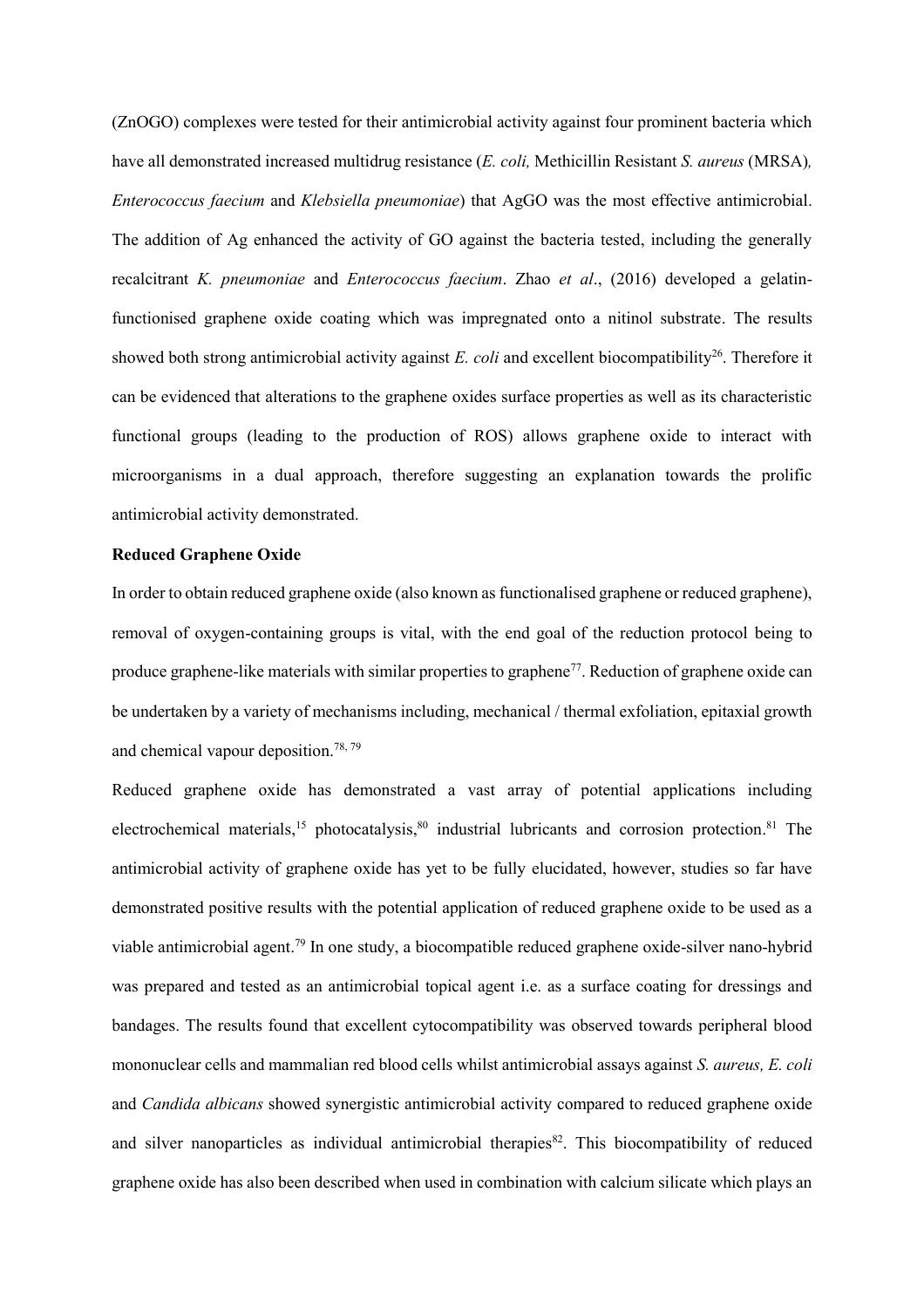important role in bone tissue engineering. The use of a calcium silicate and reduced graphene oxide composite increased the fracture toughness by 123 % without negatively effecting the attachment of human osteoblast cells (hFOB)<sup>83</sup>.

Synergistic antibacterial activity has been demonstrated between reduced graphene oxide and boron-doped diamond anodes, with the results showing a reduction of 0.7 log of *E. coli* after 20 min of incubation with graphene oxide. However, 100 % inactivation of *E. coli* growth was demonstrated when reduced graphene oxide was tested in combination with a three dimensional electrochemical system<sup>79</sup>. Previous studies proved that hydroxyl radicals played a pivotal role in boron doped diamond electrochemical disinfection, and it was hypothesised that the reduced graphene oxide led to an expansion in the electrode area and therefore generated more hydroxyl radicals<sup>84</sup>. Reduced graphene oxide nanosheets doped onto titanium dioxide thin films showed improved antimicrobial activity against *E. coli* under solar light radiation (by 60 %) after 0.5 hours. The thin films were demonstrated to be chemically stable and it was suggested that they could be used as an antimicrobial surface coating for hospital equipment, thus potentially reducing the transmission of AMR and other microorganisms.<sup>85</sup> Evidence suggests that the main mechanism of antimicrobial activity produced by reduced graphene oxide is due to the production of reactive oxygen species. This was shown to be the case in one study, where the exposure of graphene oxide and reduced graphene oxide to *P. aeruginosa* induced significant amounts of superoxide radical anions, leading to the loss of cell viability.<sup>16</sup>

## **Non-carbon based 2D nanomaterials**

Other non-carbon based, 2D-nanomaterials with potential applications in antimicrobial surface coatings include boron nitrite, tungsten dioxide and molybdenum disulphide. However, these surfaces have not been investigated in great depth for their antimicrobial activity.

# **Boron Nitride**

Boron nitride commonly exists in a layered structure of hexagonal honeycombs comprised of equal amounts of boron and nitrogen atoms. These layers are held together by van der Waals forces, with the nitrogen atoms directly above the boron atoms.<sup>17</sup> Due to its similarity to graphene, both in terms of structure and properties it is often referred to as "white graphene" <sup>86</sup>. This similarity has been observed by a number of studies, with one example being the use of boron nitride as a electrochemical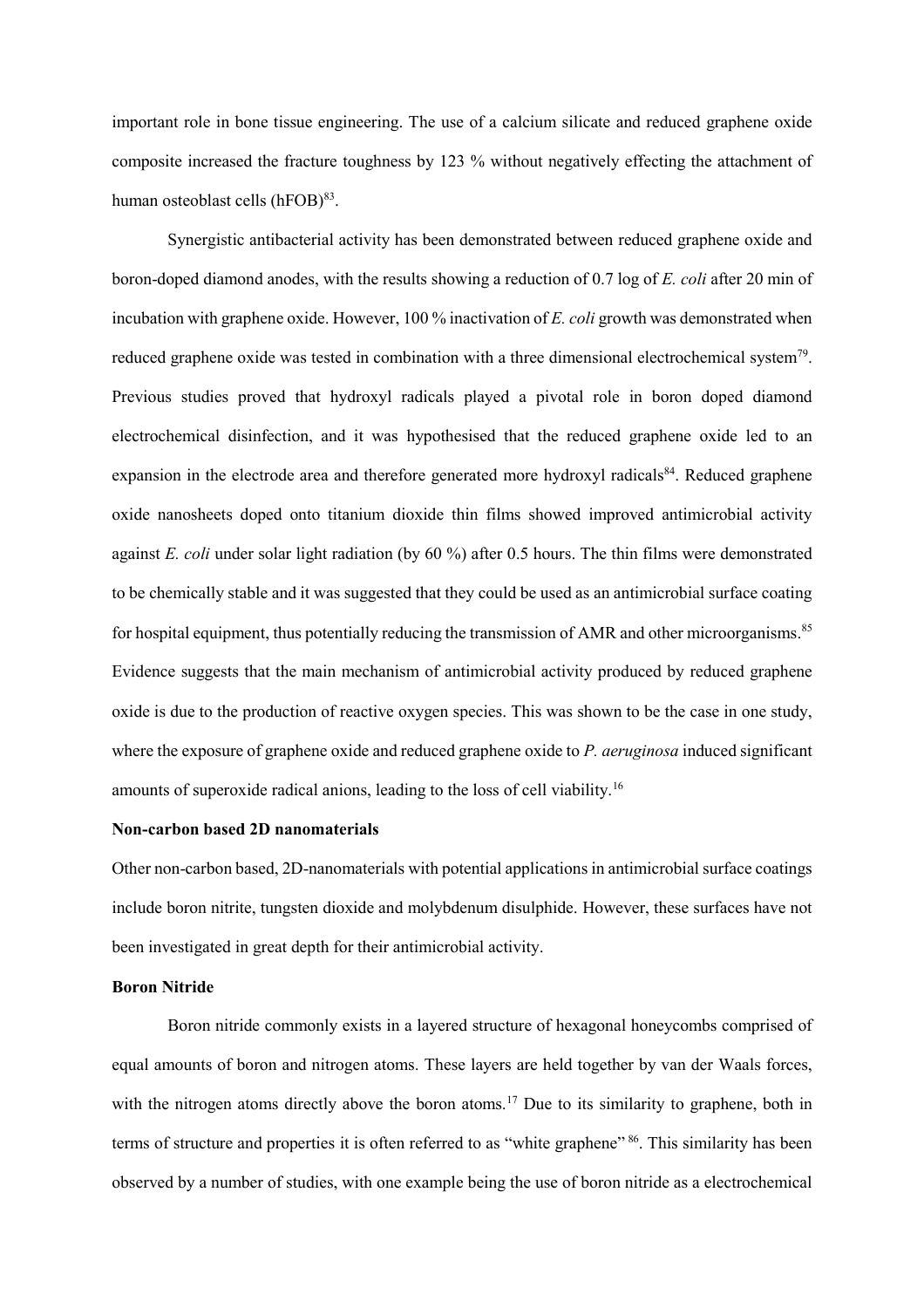dopamine biosensor. <sup>87</sup> In recent years, research with boron nitride has shown antimicrobial activity related to the 2D-nanomaterial. It was demonstrated that aqueous dispersions of boron nitride nanotubes exhibited little antimicrobial activity against *E. coli* and *S. aureus*. However, when coated in combination with polyethyleneimine, the boron nitride nanotubes exhibited a significant synergistic antimicrobial activity against *E. coli* and *S. aureus,* with the authors suggesting the potential application of boron nitride nanotubes as surface coatings for use in water purification and food packaging systems. 88

#### **Tungsten Diselenide**

Another 2D-nanomaterial with great potential is tungsten diselenide ( $Se<sub>2</sub>W$ ). When in crystalline monolayers it is found to act as a promising emitter of light at around 750 nm. <sup>89</sup> Tungsten diselenide is a two dimensional metal dishalcogenide, with a semiconducting nature.<sup>90</sup> These properties allow  $WSe_2$ to act as a photo-catalyst, leading to the production of hydrogen, which result in the generation of ROS which have the ability to cause damage to a wide array of microorganisms by a variety of mechanisms.  $91,92$  The research into the antimicrobial effect of tungsten diselenide is in its infancy, however recent studies have demonstrated impressive antimicrobial efficacy.<sup>90,93</sup> One study demonstrated the antimicrobial activity of selenium nanoparticles when used as a surface coasting in conjunction with polymeric medical devices. <sup>94</sup> In another study, tungsten diselenide in combination with single-stranded DNA (ssDNA) and the antimicrobial efficacy of the WSe<sub>2</sub>-ssDNA nanosheets was evaluated against *E*. coli. The results demonstrated a greater antimicrobial effect compared to the use of graphene oxide.<sup>93</sup> Research into Se2W may show potential for this to be developed into an alternative antimicrobial surface coating. 95

#### **Molybdenum Disulfide**

Molybdenum disulphide  $(MoS<sub>2</sub>)$  which is also a two dimensional metal dishalcogenide, is the principle natural source of molybdenum, and is mainly obtained as a secondary product from the mining of copper. Anisotropic properties of  $MoS<sub>2</sub>$  which arise due to its laminar nature (similar to graphite), allow MoS<sub>2</sub> to be used in a variety of applications including industrial lubricants catalysts and electrical energy storage products.<sup>18</sup>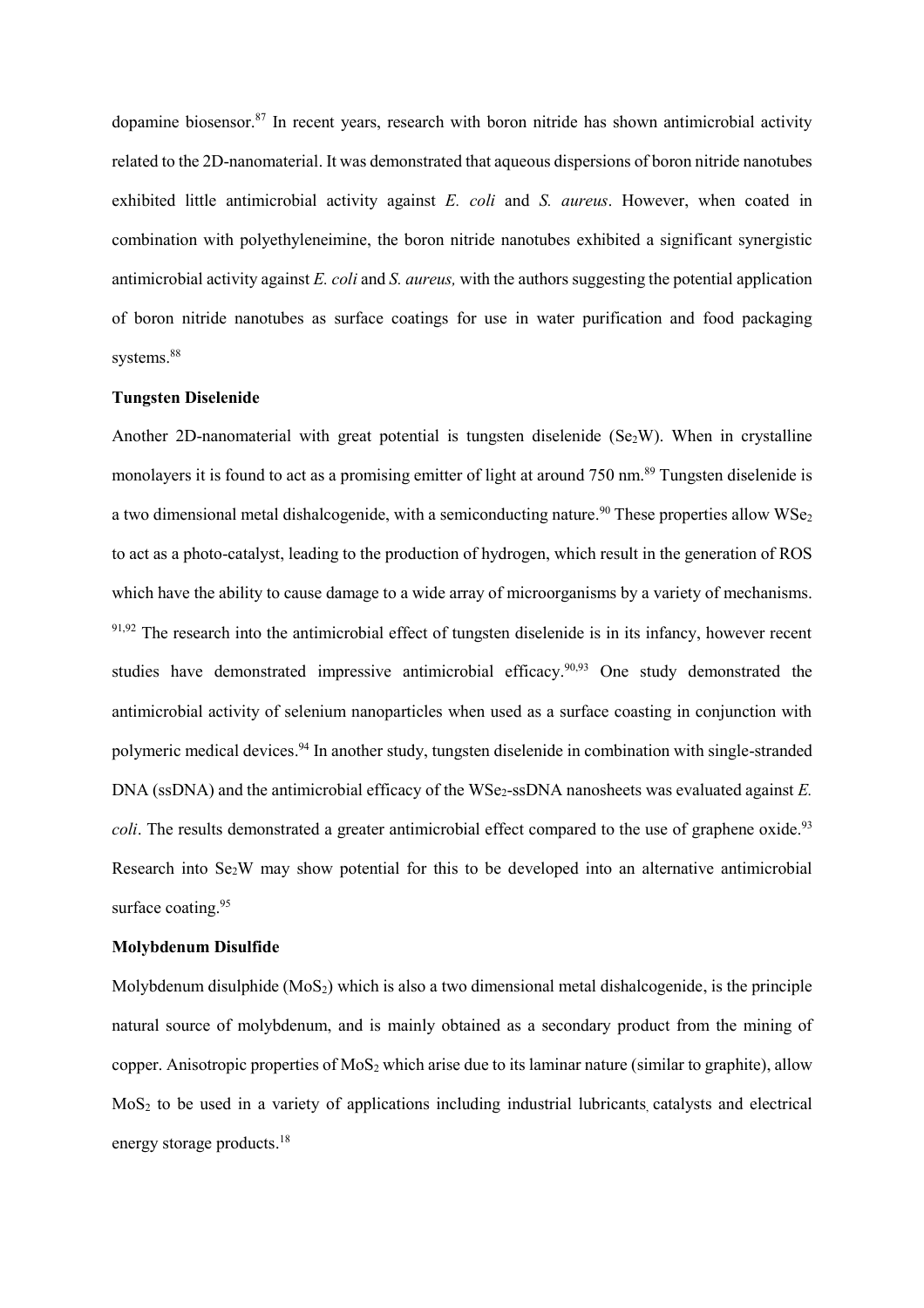The antimicrobial efficacy of 2D chemically exfoliated MoS<sup>2</sup> sheets was evaluated by Yang *et al.*, (2014) against *E. coli*. The results demonstrated that an MIC of 2.5  $\mu$ g / mL was inhibitory to the bacteria and this antimicrobial activity was attributed to the production of ROS, particularly due to glutathione oxidation which showed a time and concentration dependent trend. It was speculated that the accumulation of ROS led to both membrane and oxidative stress, and eventually loss of cell membrane integrity and death<sup>96</sup>. It has been further suggested that the  $MoS<sub>2</sub>$  showed a greater amount of antimicrobial activity towards Gram-positive bacteria. 97,98 In agreement with this, work in our laboratories has demonstrated that molybdenum disulphide surfaces do have some antimicrobial activity against Gram positive (*S. aureus*) and Gram negative (*E.coli*) biofilms (Fig. 5). Biofilm inhibition has also been demonstrated by molybdenum disulphide by others. In a study, *P. aeruginosa* biofilms were grown with molybdenum disulphide at a concentration of 150  $\mu$ g / mL and the results showed a decrease in the biofilm growth of up to 40 %, in addition to shrinkage in biofilm depth after treatment<sup>89</sup>. These results may prove to be extremely important given the recalcitrant nature of biofilms.



Fig. 5. Antimicrobial effect of MoS<sub>2</sub> surfaces evaluated against biofilms (Work courtesy of Moshin Amin, MMU, UK)*.*

# **Conclusion**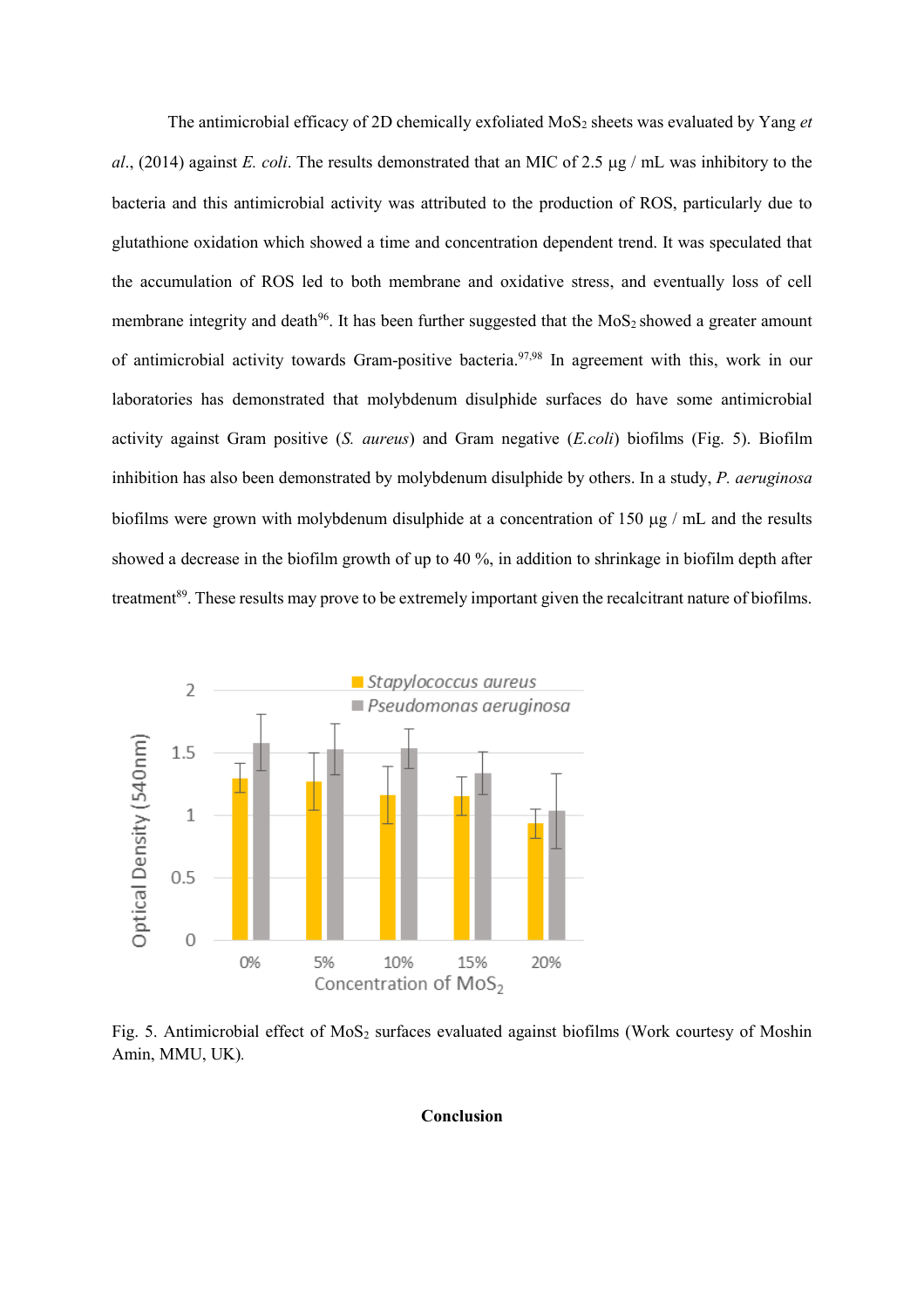Throughout this chapter, the antimicrobial potential and applications for the use of 2D-nanomaterials, especially in the case of potential antimicrobial surface coatings has been discussed. Although research into 2D-nanomaterials as surface coatings is in its infancy, research in this area is rapidly progressing. However, more research is needed in order to fully elucidate and characterise all the mechanisms of antimicrobial activity of such materials. This would allow researchers to be able to modify the nanomaterials structures / properties in order to make them more potent and effective as antimicrobial agents. In addition to using these 2D nanomaterials as stand-alone antimicrobial interventions, there is significant interest in utilising these 2D nanomaterials in combinations with other molecules, functional groups and metals. Combinations of such chemical moieties may result in surfaces that demonstrate synergistic antimicrobial effects, that may have the potential to reduce the transmission of nosocomial infections. This in turn may decrease the current burden which is currently placed upon conventional bacterial treatments such as antibiotics. The current literature highlights the huge potential these nanomaterials could have in order to reduce the transmission of antimicrobial resistant bacteria.

#### **Acknowledgements**

The authors would like to thank Dr Lucia Cabellero, Dr Grace Crowther, Moshin Amin and Daniel Brown for their contributions of the Figures -towards this work.

## **References**

- 1. C. L. Ventola, *Pharmacy and Therapeutics*, 2015, **40**, 277-283.
- 2. J. G. Bartlett, D. N. Gilbert and B. Spellberg, *Clinical and Infectious Diseases*, 2013, **56**, 1445- 1450.
- 3. H. Ochman, J. G. Lawrence and E. A. Groisman, *Nature*, 2000, **405**, 299-304.
- 4. J. Davies and D. Davies, *Microbiology and Molecular Biology Reviews : MMBR*, 2010, **74**, 417-433.
- 5. J. N. Pendleton, S.P. Gorman, B.F. Gilmore, *Expert Review of Anti Infective Ther*apy 2013, **11**, 297-308.
- 6. World Health Organisation (2014). http://apps.who.int/iris/bitstream/10665/112642/1/978241564748\_eng.pdf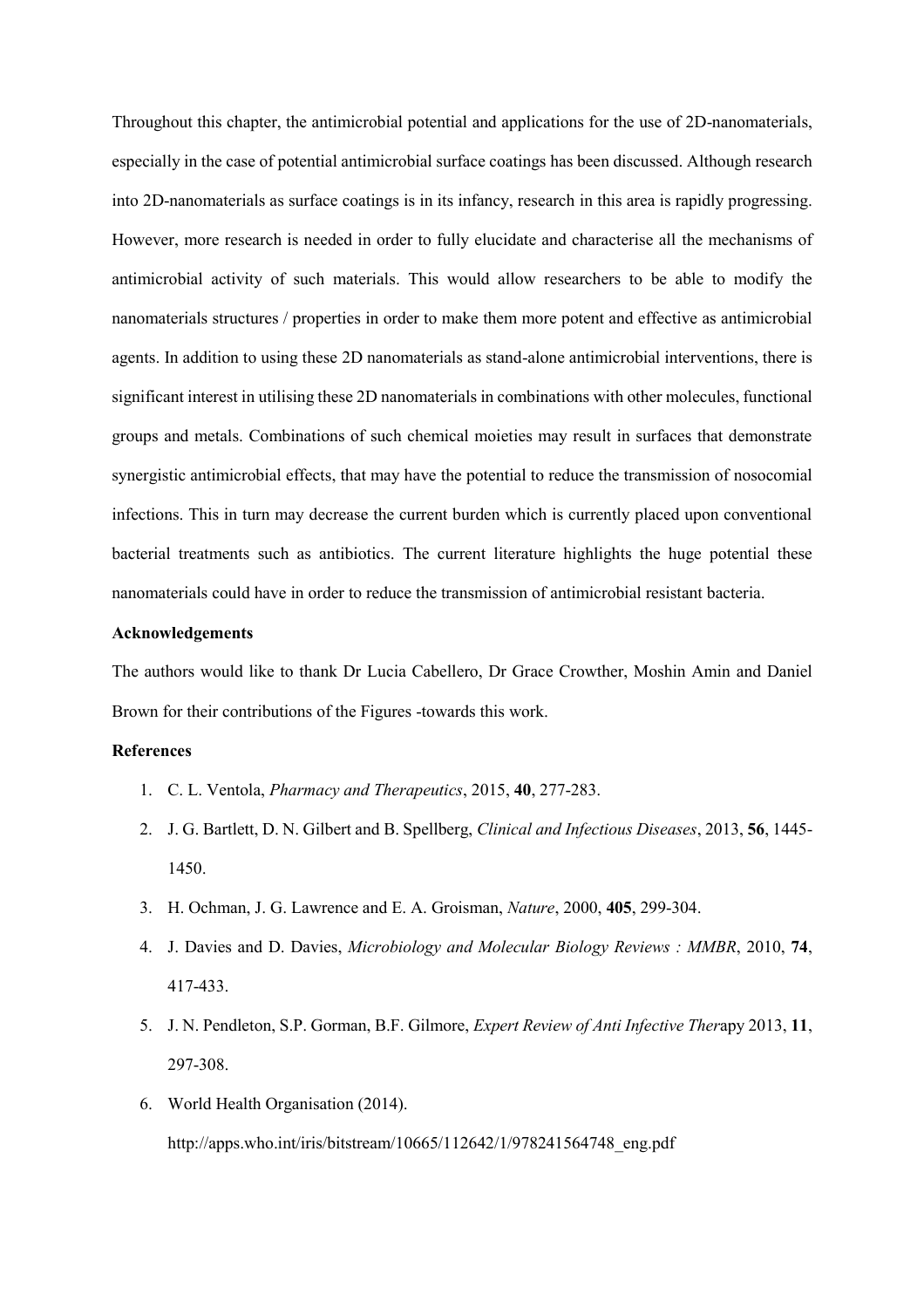- 7. N. Wu, L. He, P. Cui, W. Wang, Y. Yuan, S. Liu, T. Xu, S. Zhang, J. Wu, W. Zhang and Y. Zhang, *Frontiers Microbiol*ogy 2015, **6**, 1003.
- 8. P. Chen, A. K. Seth, J. J. Abercrombie, T. A. Mustoe and K. P. Leung, *Antimicrobial Agents and Chemotherapy*, 2014, **58**, 1208-1213.
- 9. O. C. Compton and S. T. Nguyen, *Small*, 2010, **6**, 711-723.
- 10. H. He, J. Klinowski, M. Forster and A. Lerf, *Chemical Physics Letters*, 1998, **287**, 53-56.
- 11. M. Eluyemi, M. Eleruja, A. Adedeji, B. Olofinjana, O. Fasakin, O. Akinwunmi, O. Ilori, A. Famojuro, S. Ayinde and E. Ajayi, *Graphene*, 2016, **5**, 143.
- 12. C. H. An Wong, *Nanoscale*, 2012, **4**, 4972.
- 13. I. Sheets, H. Holail, Z. Olama, A. Kabbani and M. Hines, **International Journal of Current Microbiology** *and* **Applied** *Sciences* 2013, **2**, 1-11.
- 14. T.H. Liu, Zeng, M. Hofmann, E. Burcombe, J. Wei, R. Jiang, J. Kong, Y. Chen, *ACS Nano*, 2011, **5**, 6971–6980.
- 15. Y. Zhou, Y. Kong , S. Kundu, J. D. Cirillo and H. Liang, *Journal of Nanobiotechnology*, 2012, **10**,1-9.
- 16. R.F., Al-Thani, N. K. Patan and M. A. Al-Maadeed, *Online Journal of Biological Sciences*, 2014, **14**, 230-239.
- 17. W. Hu, C. Peng,W. Luo, M. Lv, X. Li, D. Li, Q. Huang, C. Fan, *ACS Nano*, 2010, **4**, 4317– 4323.
- 18. S. [Gurunathan,](https://www.ncbi.nlm.nih.gov/pubmed/?term=Gurunathan%20S%5BAuthor%5D&cauthor=true&cauthor_uid=23226696) J. W[. Han,](https://www.ncbi.nlm.nih.gov/pubmed/?term=Han%20JW%5BAuthor%5D&cauthor=true&cauthor_uid=23226696) [A. A. Dayem,](https://www.ncbi.nlm.nih.gov/pubmed/?term=Dayem%20AA%5BAuthor%5D&cauthor=true&cauthor_uid=23226696) [V. Eppakayala,](https://www.ncbi.nlm.nih.gov/pubmed/?term=Eppakayala%20V%5BAuthor%5D&cauthor=true&cauthor_uid=23226696) and [J. H. Kim,](https://www.ncbi.nlm.nih.gov/pubmed/?term=Kim%20JH%5BAuthor%5D&cauthor=true&cauthor_uid=23226696) *[International Journal](https://www.ncbi.nlm.nih.gov/pmc/articles/PMC3514835/)  [of Nanomedicine](https://www.ncbi.nlm.nih.gov/pmc/articles/PMC3514835/)*., 2012, **7**, 5901–5914.
- 19. C. Wu, A. R. Deokar, J.-H. Liao, P.-Y. Shih, Y.-C. Ling, *ACS Nano. ,* 2013*,* **7**, 1281–1290.
- 20. M. R. Das, K., R. Sarma, R. Saikia, V.S. Kale, M.V. Shelke, P. Sengupta. *Colloids and Surfaces B: Biointerfaces*, 2011, **83**, 16–22.
- 21. M. R. Das, R. K. Sarma, S. C. Borah, R. Kumari, R. Saikia, A. B. Deshmukh, et al., *Colloids and Surfaces B: Biointerfaces* 2013, **105**, 128-136.
- 22. N. Hussain, A. Gogoi, R. K. Sarma, P. Sharma, A. Barras, R. Boukherroub, R. Saikia, P. Sengupta, M. R. Das, *Chempluschem*., 2014, **79**, 1774–1784.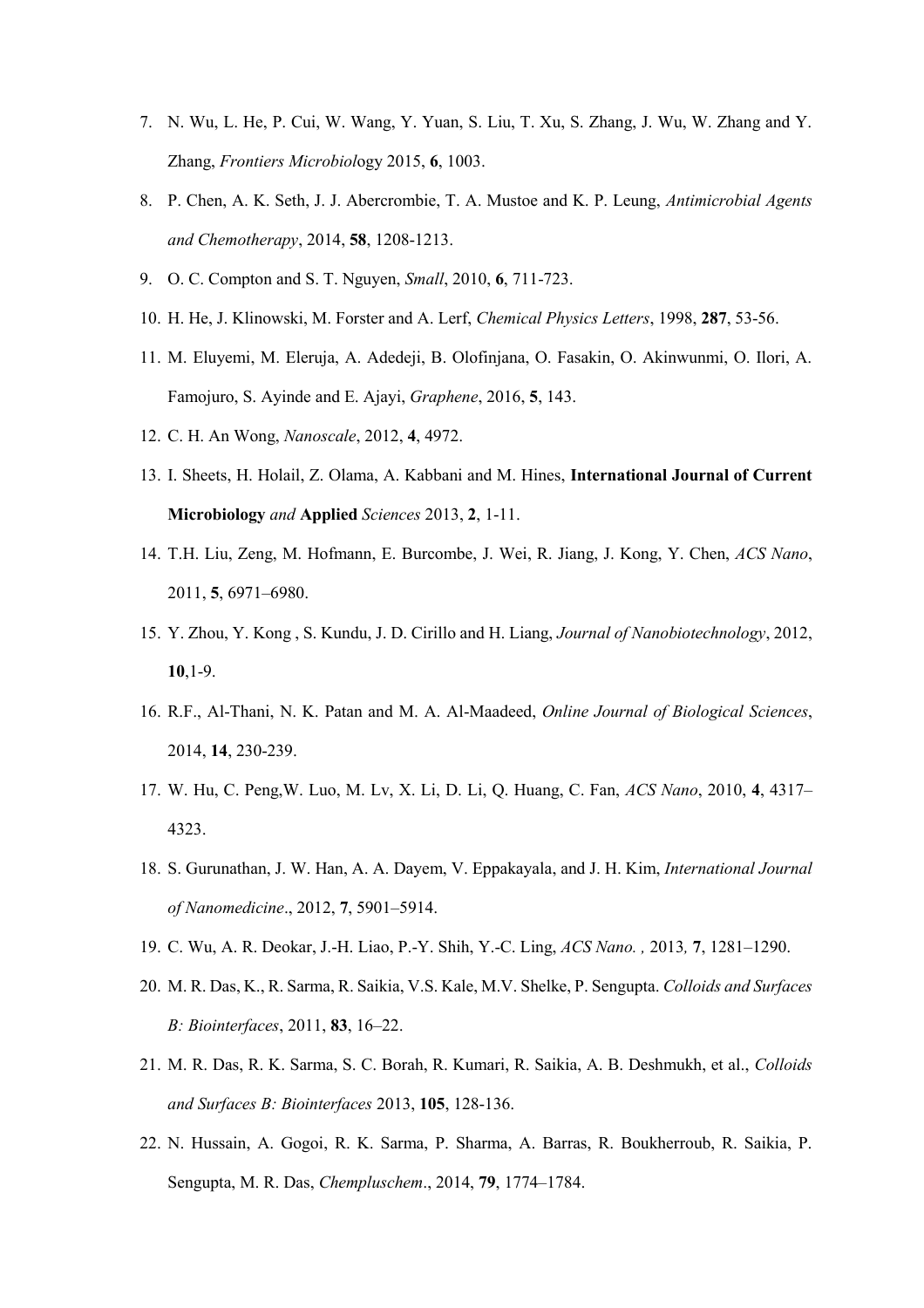- 23. C. M. Santos, M. C. R. Tria, R. A. M. V. Vergara, F. Ahmed, R. C. Advincula and D. F. Rodrigues, *Chemical Communications*, 2011, **47,** 8892-8894.
- 24. C. M Santos, J. Mangadlao, F. Ahmed, A. Leon, R. C. Advincula and D. F Rodrigues, *Nanotechnology* 2012, **23,** 395101
- 25. K. Krishnamoorthy, M. Veerapandian, L.-H. Zhang, K. Yun and S. J. Kim, *Journal of Physical Chemistry - C*, 2012, **116**, 17280–17287
- 26. C. Zhao, S. Pandit, Y. Fu, I. Mijakovic, A. Jesorka and J. Liu, *RSC Advances,* 2016, **6**, 38124 – 38134.
- 27. F. Perreault, A. F. de Faria, S. Nejati and M. Elimelech, *ACS Nano* 2015, **9,** 7226 7236.
- 28. J. Li, G. Wang, H. Zhu, M. Zhang, X. Zheng, Z, Di, X. Liu and X. Wang, *Scientific Reports,*  2014*,* **4,** 4359.
- 29. O. Akhavan and E. Ghaderi, *ACS Nano,* 2010, **4,** 5731 5736.
- 30. C. Cha, S. R. Shin, N. Annabi, M. R. Dokmeci and A. Khademhosseini, *ACS Nano*, 2013, **7**, 2891-2897.
- 31. A. Krueger, in *Carbon Materials and Nanotechnology*, Wiley-VCH Verlag GmbH & Co. KGaA, 2010, pp. 1-32.
- 32. Y. Song, W. Wei, X. Qu*, Advanced Mater*ials 2011, **23**, 4215–4236.
- 33. T. Kuila, S. Bose, A. K. Mishra, P. Khanra, N.H. Kim, J.H. Lee, 2012, *Progress in Material Science* **57**, 1061–1105.
- 34. H. Bai, C. Li, G. Shi, *Advanced Materials* **23**, 1089–1115.
- 35. L. Feng, Z. Liu, *Nanomedicine*, 2011, **6**, 317–324.
- 36. Z. Liu, J.T. Robinson, X. Sun, H. Dai, *Journal of American Chemical Society* 2008, **130,**  10876–10877.
- 37. K. Yang, S. Zhang, G. Zhang, X. Sun, S. T. Lee, Z. Liu, *Nano Letters*, 2010, **10**, 3318–3323.
- 38. J. L. Li, H.-C. Bao, X.-L. Hou, L. Sun, X. G. Wang, M. Gu, Angewandte Chemie International Edition, 2012, **51**, 1830–1834.
- 39. M. Li, X. Yang, J. Ren, K. Qu, X, *Qu, Advanced Materials*, 2012, **24**, 1722–1728.
- 40. Y. Tao, Y. Lin, Z. Huang, J. Ren, X. Qu, *Advanced Materials* 2013, **25,** 2594–2599.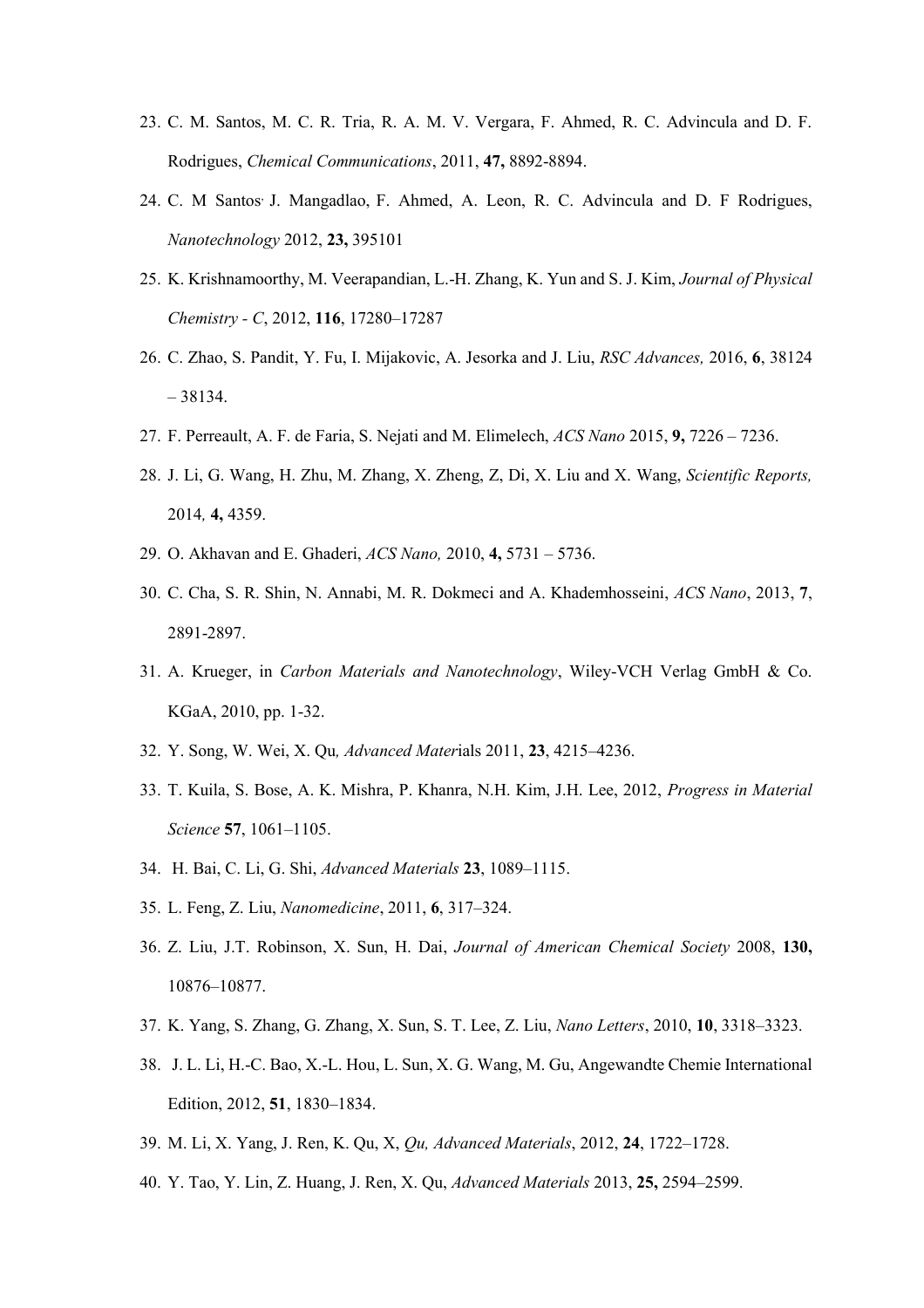- 41. N. Mohanty, V. Berry, *Nano Letters*, 2008, **8**, 4469–4476.
- 42. L. Feng, L. Wu, X. Qu, *Advanced Materials*, 2013, **25,** 68–186.
- 43. S. Liu, T. H. Zeng, M. Hofmann, E. Burcombe, J. Wei, R. Jiang, J. Kong and Y. Chen, *ACS Nano*, 2011, **5**, 6971-6980.
- 44. E. Zanni, G. De Bellis, M. P. Bracciale, A. Broggi, M. L. Santarelli, M. S. Sarto, C. Palleschi and D. Uccelletti, *Nano Letters*, 2012, **12**, 2740-2744.
- 45. J. Wang, N. Huang, P. Yang, Y. X. Leng, H. Sun, Z. Y. Liu and P. K. Chu, *Biomaterials*, 2004, **25**, 3163-3170.
- 46. A. Shteynle, Proceedings on the  $7<sup>th</sup>$  International Forum on Strategic Technology, 2012.
- 47. Y. Liu, Z. Ren, Y. Wei, B. Jiang, S. Feng, L. Zhang, W. Zhang and H. Fu, *Journal of Materials Chemistry*, 2010, **20**, 4802-4808.
- 48. A. Lerf, H. He, M. Forster and J. Klinowski, *The Journal of Physical Chemistry B*, 1998, **102**, 4477-4482.
- 49. J. L. Hobman and N. L. Brown, *Metal Ions in Biological Systems*, 1997, **34**, 527–568.
- 50. C. Nethravathi and M. Rajamathi, *Carbon*, 2008, **46**, 1994-1998.
- 51. M. Ciszewski and A. Mianowski, *Materials Science-Poland*, 2014, **32**, 307-314.
- 52. S. Stankovich, D. A. Dikin, R. D. Piner, K. A. Kohlhaas, A. Kleinhammes, Y. Jia, Y. Wu, S. T. Nguyen and R. S. Ruoff, *Carbon*, 2007, **45**, 1558-1565.
- 53. Y. Zhu, S. Murali, W. Cai, X. Li, J. W. Suk, J. R. Potts and R. S. Ruoff, *Advanced Materials*, 2010, 22, 3906–3924.
- 54. S. Liu, T. H. Zeng, M. Hofmann, E. Burcombe, J. Wei, R. Jiang, J. Kong and Y. Chen, *Acs Nano*, 2011, **5**, 6971-6980.
- 55. [J. S. Chen,](http://pubs.rsc.org/en/results?searchtext=Author%3AJun%20Song%20Chen) [Z. Wang,](http://pubs.rsc.org/en/results?searchtext=Author%3AZhiyu%20Wang) [X. C. Dong,](http://pubs.rsc.org/en/results?searchtext=Author%3AXiao%20Chen%20Dong) [P. Chen](http://pubs.rsc.org/en/results?searchtext=Author%3APeng%20Chen) and [X. W. Lou](http://pubs.rsc.org/en/results?searchtext=Author%3AXiong%20Wen%20(David)%20Lou) *Nanoscale*, 2011, 3, 2158-2161
- 56. W. Gao, L. B. Alemany, L. Ci and P. M. Ajayan, *Nature Chemistry*, 2009, **1**, 403-408.
- 57. A. L. Casey, D., Adams, T. J. Karpanen, P. A. Lambert, B. D. Cookson, P. Nightingale, L. Miruszenko, R. Shillam, P. Christian, T. S .J. Elliott, *Journal of Hospital Infection*, 2010, **74**, 72–77.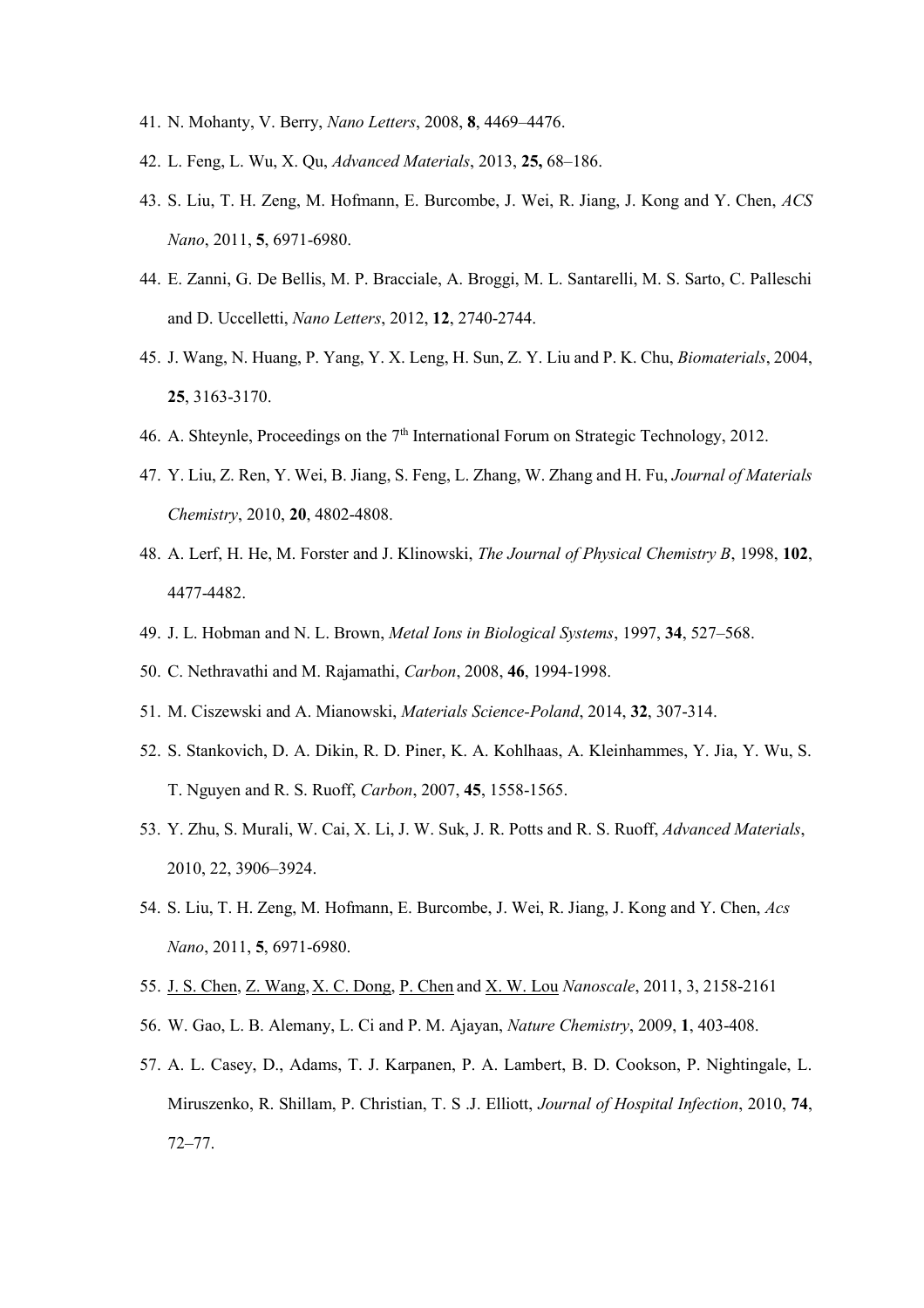- 58. S. Silver, T. Phung, G. Silver, *Journal of Industrial Microbiology and Biotechnology*, 2006, **33**, 627–634.
- 59. Z. Liu, J.T. Robinson, X. Sun, H. Dai, *Journal of the American Chemical Society*, 2008, **130**, 10876–10877.
- 60. C. Dai, X. Yang and H. Xie, *Materials Research Bulletin*, 2011, **46**, 2004-2008.
- 61. Y. Gerasymchuk, A. Lukowiak, A. Wedzynska, A. Kedziora, G. Bugla-Ploskonska, D. Piatek, T. Bachanek, V. Chernii, L. Tomachynski and W. Strek, *Journal of Inorganic Biochemistry*, 2016, **159**, 142-148.
- 62. A. K. Geim and K. S. Novoselov, *Nature Materials*, 2007, **6**, 183-191.
- 63. D. A. C. Brownson, D. K. Kampouris and C. E. Banks, *Chemical Society Reviews*, 2012, **41**, 6944-6976.
- 64. F. Taherian, V. Marcon, N. F. van der Vegt and F. d. r. Leroy, *Langmuir*, 2013, **29**, 1457-1465.
- 65. M. Dallavalle, M. Calvaresi, A. Bottoni, M. Melle-Franco and F. Zerbetto, *ACS Applied Materials & Interfaces*, 2015, **7**, 4406-4414.
- 66. X. Zou, L. Zhang, Z. Wang and Y. Luo, *Journal of the American Chemical Society*, 2016, **138**, 2064-2077.
- 67. S. Bykkam, S. Narsingam, M. Ahmadipour, T. Dayakar, K. Venkateswara Rao, C. Shilpa Chakra and S. Kalakotla, *Superlattices and Microstructures*, 2015, **83**, 776-784.
- 68. O. Akhavan and E. Ghaderi, *ACS Nano*, 2010, **4**, 5731-5736.
- 69. L. Zhong and K. Yun, *International Journal of Nanomedicine*, 2015, **10**, 79-92.
- 70. A. Janković, S. Eraković, M. Vukašinović-Sekulić, V. Mišković-Stanković, S. J. Park and K. Y. Rhee, *Progress in Organic Coatings*, 2015, **83**, 1-10.
- 71. C. M. Santos, J. Mangadlao, F. Ahmed, A. Leon, R. C. Advincula and D. F. Rodrigues, *Nanotechnology*, 2012, **23**, 395101.
- 72. S. Ye, K. Shao, Z. Li, N. Guo, Y. Zuo, Q. Li, Z. Lu, L. Chen, Q. He and H. Han, *ACS Applied Material Interfaces*, 2015, **7**, 21571-21579.
- 73. D. Bitounis, H. Ali-Boucetta, B. H. Hong, D. H. Min and K. Kostarelos, *Advanced Materials*, 2013, **25**, 2258-2268.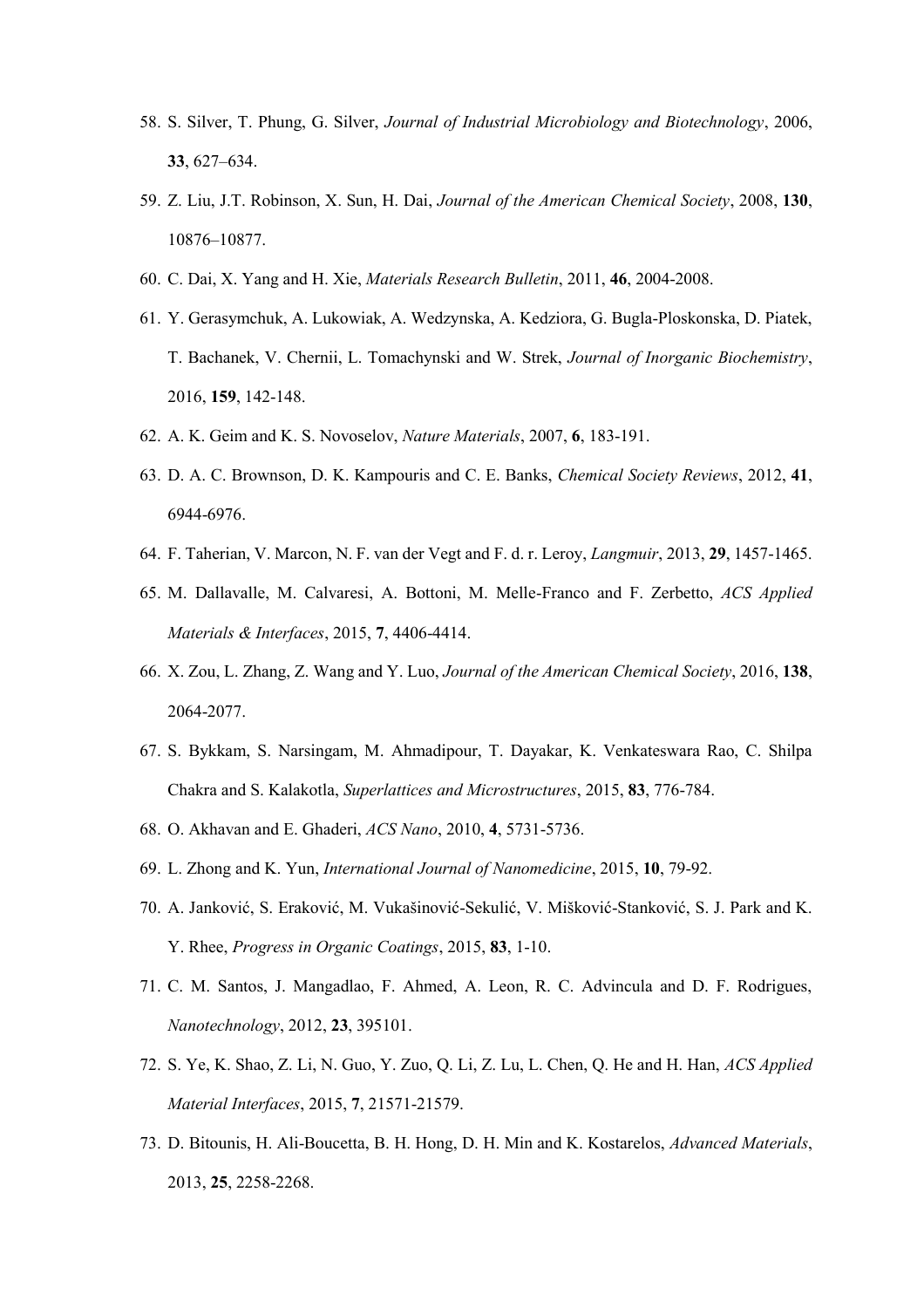- 74. F. Perreault, M. E. Tousley and M. Elimelech, *Environmental Science & Technology Letters*, 2014, **1**, 71-76.
- 75. T. Tian, X. Shi, L. Cheng, Y. Luo, Z. Dong, H. Gong, L. Xu, Z. Zhong, R. Peng and Z. Liu, *ACS Applied Material Interfaces*, 2014, **6**, 8542-8548.
- 76. A. F. de Faria, D. S. T. Martinez, S. M. M. Meira, A. C. M. de Moraes, A. Brandelli, A. G. S. Filho and O. L. Alves, *Colloids and Surfaces B: Biointerfaces*, 2014, **113**, 115-124.
- 77. S. Pei and H.-M. Cheng, *Carbon*, 2012, **50**, 3210-3228.
- 78. V. Loryuenyong, K. Totepvimarn, P. Eimburanapravat, W. Boonchompoo and A. Buasri, *Advances in Materials Science and Engineering*, 2013, **2013**, 5.
- 79. S.-J. Chang, M. S. Hyun, S. Myung, M.-A. Kang, J. H. Yoo, K. G. Lee, B. G. Choi, Y. Cho, G. Lee and T. J. Park, *Scientific Reports*, 2016, **6**, 22653.
- 80. A. Iwase, Y. H. Ng, Y. Ishiguro, A. Kudo and R. Amal, *Journal of the American Chemical Society*, 2011, **133**, 11054-11057.
- 81. C. Wong, C. Lai, K. Lee and S. Hamid, *Materials*, 2015, **8**, 5363.
- 82. S. Barua, S. Thakur, L. Aidew, A. K. Buragohain, P. Chattopadhyay and N. Karak, *RSC Advances*, 2014, **4**, 9777-9783.
- 83. M. Mehrali, E. Moghaddam, S. F. S. Shirazi, S. Baradaran, M. Mehrali, S. T. Latibari, H. S. C. Metselaar, N. A. Kadri, K. Zandi and N. A. A. Osman, *ACS Applied Materials & Interfaces*, 2014, **6**, 3947-3962.
- 84. J. Jeong, J. Y. Kim and J. Yoon, *Environmental Science & Technology*, 2006, **40**, 6117-6122.
- 85. O. Akhavan and E. Ghaderi, *The Journal of Physical Chemistry C*, 2009, **113**, 20214-20220.
- 86. T. H. Yuzuriha and D. W. Hess, *Thin Solid Films*, 1986, **140**, 199-207.
- 87. A. F. Khan, D. A. C. Brownson, E. P. Randviir, G. C. Smith and C. E. Banks, *Analytical Chemistry*, 2016, **88**, 9729-9737.
- 88. J. S. Maria Nithya and A. Pandurangan, *RSC Advances*, 2014, **4**, 32031-32046.
- 89. Z. Wang, Z. Dong, Y. Gu, Y.-H. Chang, L. Zhang, L.-J. Li, W. Zhao, G. Eda, W. Zhang, G. Grinblat, S. A. Maier, J. K. W. Yang, C.-W. Qiu and A. T. S. Wee, *Nature Communications*, 2016, **7**, 11283.